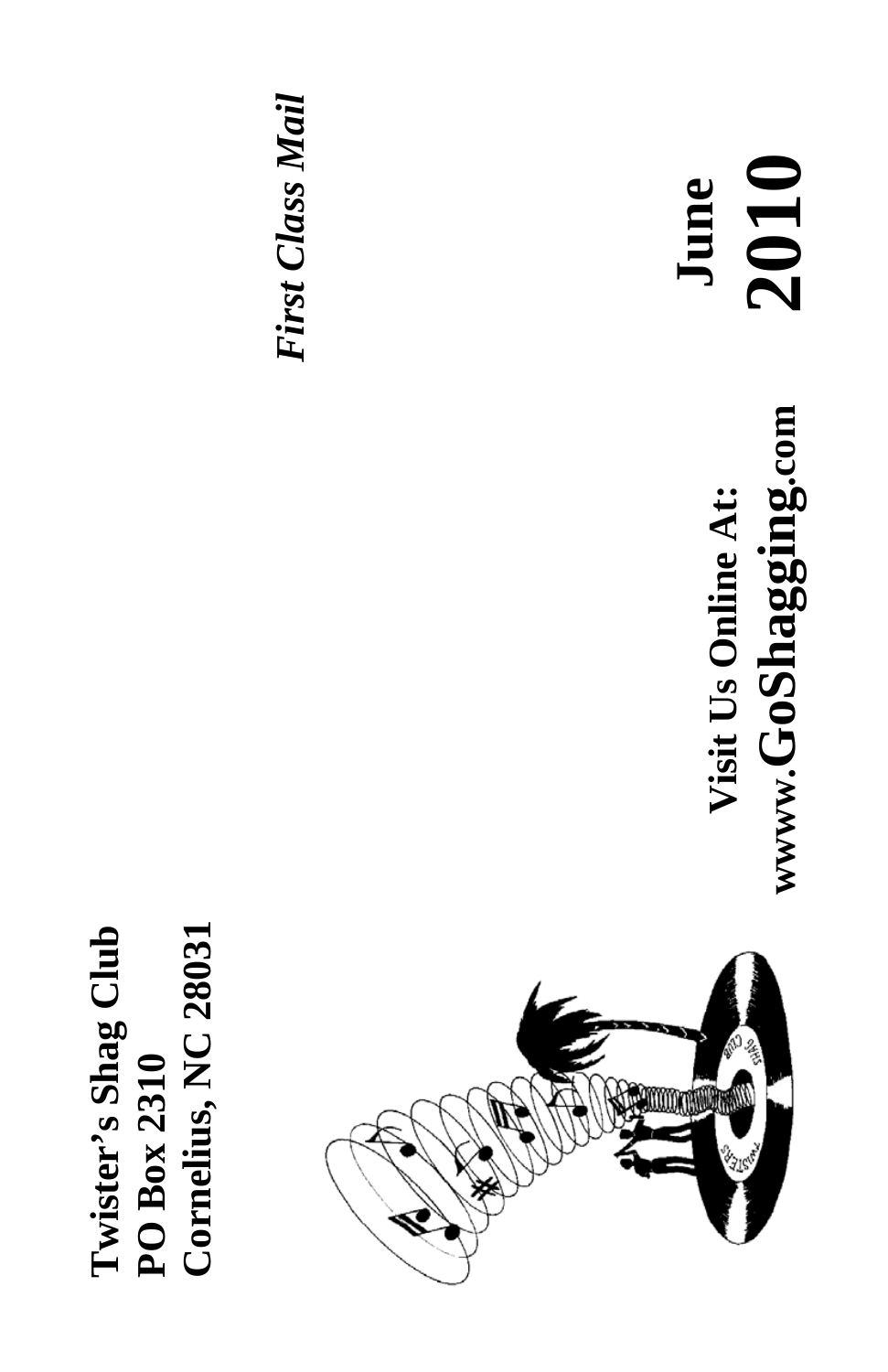# **Twister's Shag Club**

### **www.GoShagging.com**

**TSC@Goshagging.com** 

**704-892-1114 or P.O Box 2310, Cornelius, NC 28031** 

#### **OFFICERS**

| PRESIDENT----------------(704-658-1196)---------------Khris Sloop |  |
|-------------------------------------------------------------------|--|
|                                                                   |  |
|                                                                   |  |
|                                                                   |  |

#### **COMMITTEE CHAIRPEOPLE**

**Fall Cyclone: Mike Rink (704-892-1114) Lesson Nights: Nancy Massengill (704-483-7779) Meet And Greet: Susan Dahl (704-528-8005) Membership: Mike Rink (704-892-1114) Newsletter And Publicity: Mike Rink (704-892-1114) Article Assignments: Gil Algier (704-663-7098) New Member Spotlight: Wilma Laws (704-872-2651) Stamps And Labels: Lynn Bullard (704-873-4016) Photography: Helon Page (828-478-2580) Points: TBA Social: Phyllis Brown (704-881-2074) Sunshine: Richard Harrington (704-873-5776) Web Site: Mike Rink (704-892-1114)** 

All info must be submitted by the 15<sup>th</sup> of the preceding month.

**Statements in this publication are directed to our members and should not be taken out of context by others. Also, opinions expressed by various authors may not reflect those of our club.** 

*You may re-use items in this publication as long as you credit TSC in your reprint and mail us a copy. (Use address on cover.)*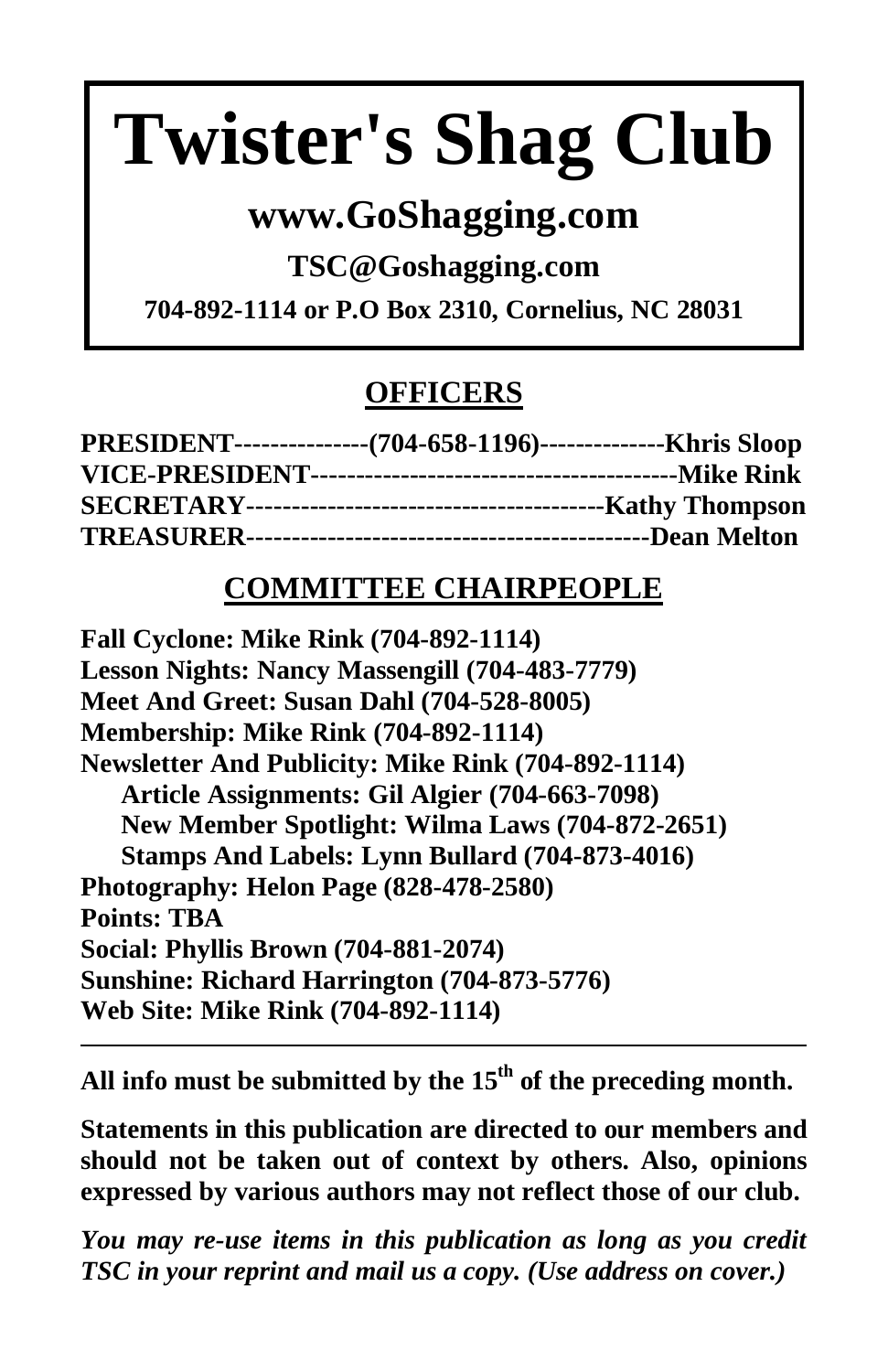## **The President's Letter**

Hi Fun Bunch,

SOS has been over for a month or so. Have you all regrouped and gotten ready for the next party? If so, until we have a regular place on Friday nights you can come to River City Bar and Grill on Thursday's. Mike Rink will DJ most weeks. The food is good, they have beer and drink specials and the wait staff is friendly.

The rain held off for our May golf outing, thank goodness. It was a little humid. But any day on the golf course is a good day to me. Thanks to Betsy and Marvin for chairing the outing and those that helped them. Food was good and the prizes were a great touch.

June will be a good month for a party too. The Winston Salem bus trip is always good and it always fills up. So get on the list ASAP.

Thanks to all that come to help with lessons. We have a slightly smaller class than we are used to. But we still need you to come out and support Fat Boys and get some dancing in beforehand.

Our next meeting in Tuesday, June 1. Don't miss it.

As always, live awesome!

#### Khris

## **May Golf Outing Winners**

First Place Team: Judy Watson, Howard Smith, Greg Culpepper and Ken Culpepper Women's Longest Drive: Peggy Cavin Men's Longest Drive: Roger Lemmond Women's Closest to the Pin: Peggy Cavin Men's Closest to the Pin: Alex Gutierrez

Tommy Laws was the big drawing winner receiving a round of golf for four at Fox Den. Congratulations, Tommy!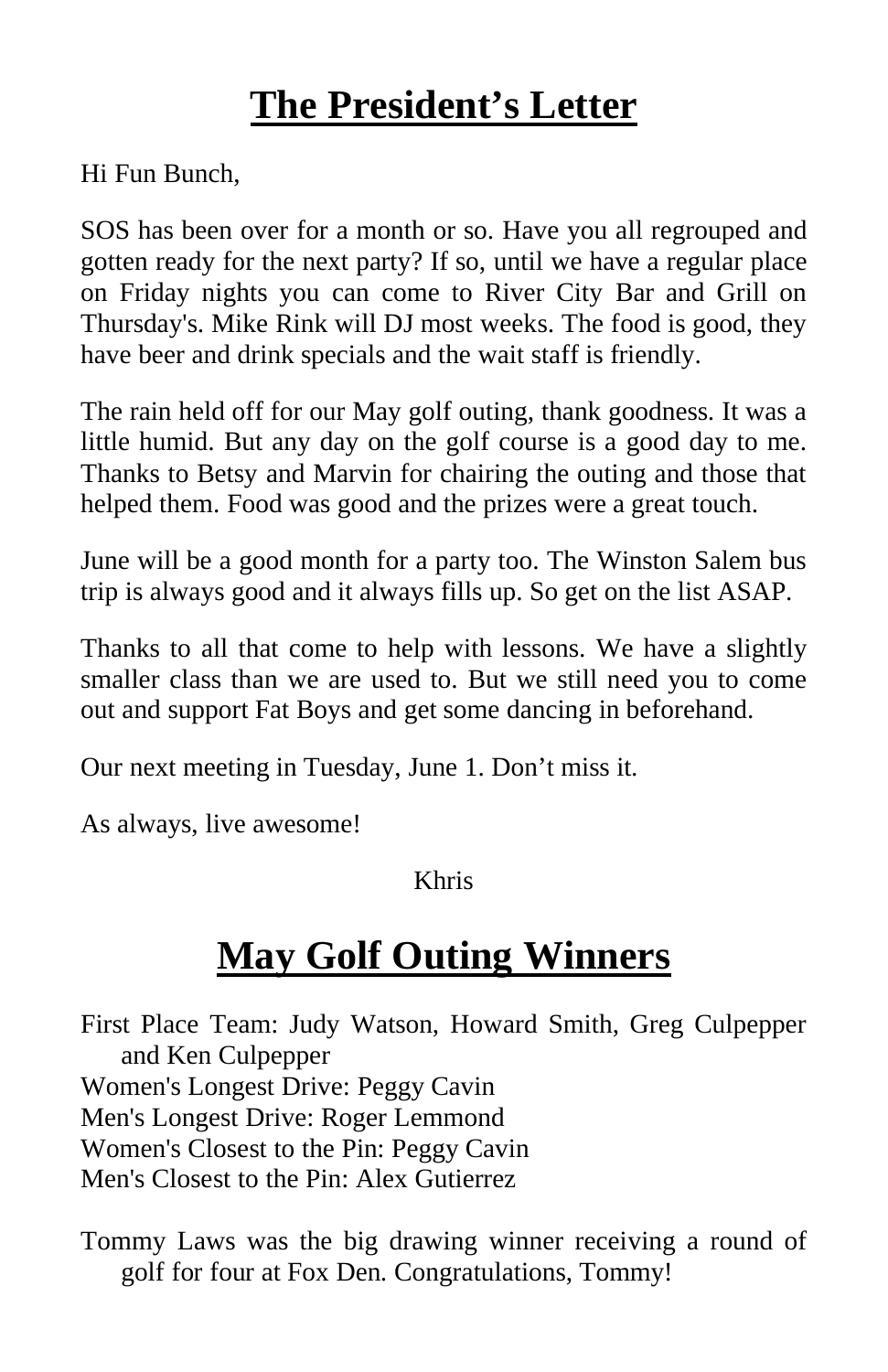## **Club Meeting And Membership News**

Our monthly meeting will be held on Tuesday, June  $1<sup>st</sup>$  at Fat Boys Restaurant (I-77, exit 36) in Mooresville. Come early to socialize and eat. The business meeting begins at 8:00pm. Joe Ball has submitted an application. Come out and vote him into TSC.

Dale Abernathy won \$267 last month in our Treasure Chest drawing. Don't miss out on your chance to win cash this month.

**Note 1:** TSC will no longer offer \$5 discounts on membership to people who have taken our shag lessons. The normal \$20 price is already less than what some other clubs are charging.

TSC membership is a *commitment*. We want good members who are joining to participate and support our goals. We don't want to appear to be offering someone a "deal" just to join our group.

**Note 2:** The TSC Board will be implementing some ideas and suggestions it has received to improve our shag lessons (beginning next month). The goal is to do more to ensure our students get a good "education" and also have a good experience at lessons.

## **Twisters Shag Club Golf League**

By Mark Faulkenberry

The brand new Twister Shag Club Golf League got off to a roaring start on Monday May 17th. Really! Actually it was the thunderstorms that were roaring through. Our inaugural round was cancelled due to the weather. Even my wife no longer believes that it never rains on the golf course, so I had to go home, too.

We will be playing on Mondays at 4:00 pm at Mallard Head Golf Course, unless it is a holiday weekend. We will play 9 holes, and split the pot among the winners. We play for points, based on the usual handicap formula, and most points wins.

The cost is \$20, which gets you 9 holes, your first beer, and puts \$5 in the pot. Come out and join us. We may even get in a dance on the tee box. Call me if you need info: 704-309-5452.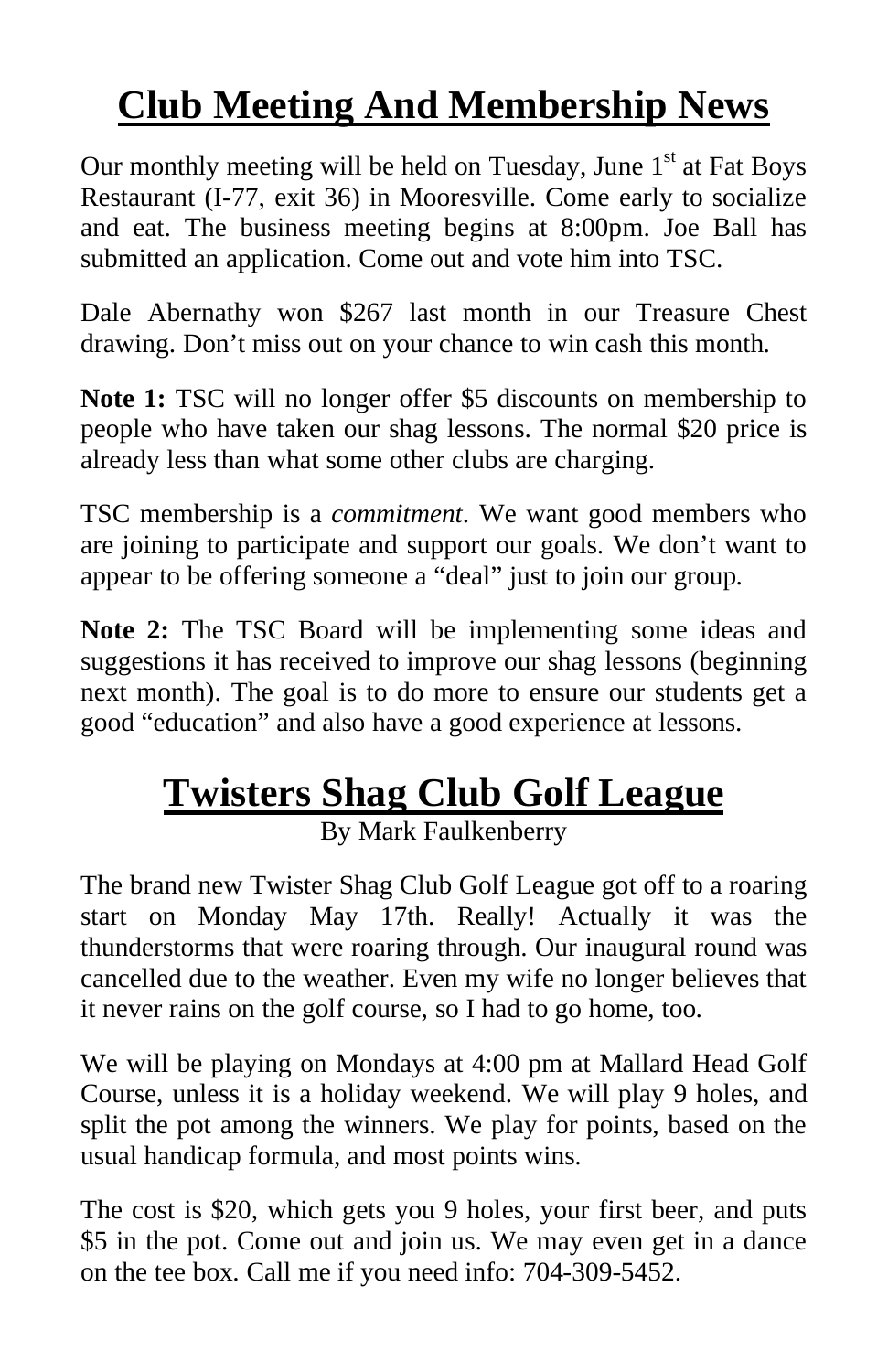**BOPPER'S** 

**BATTLE OF THE BEACH DJ'S** 

Sponsored by:



Thoroughbred's "House of Shag"

Located at: 4925 Rotzelles Ferry Road Charlotte, NC 28216-3346

Saturday May 29, 2010 Doors open at 6:30pm, Competition at 8:00pm

DJ's to play are:

**Butch Adeimy, Hamlet, NC** Mike Rink, Cornelius, NC Bobby Vaughn, Spartanburg, SC John Hook, North Myrtle Beach, SC

\*Five dollar cover charge at the door \*Call Sammie Benton at 704-201-9346 for more information

Come and vote for your favorite DJ!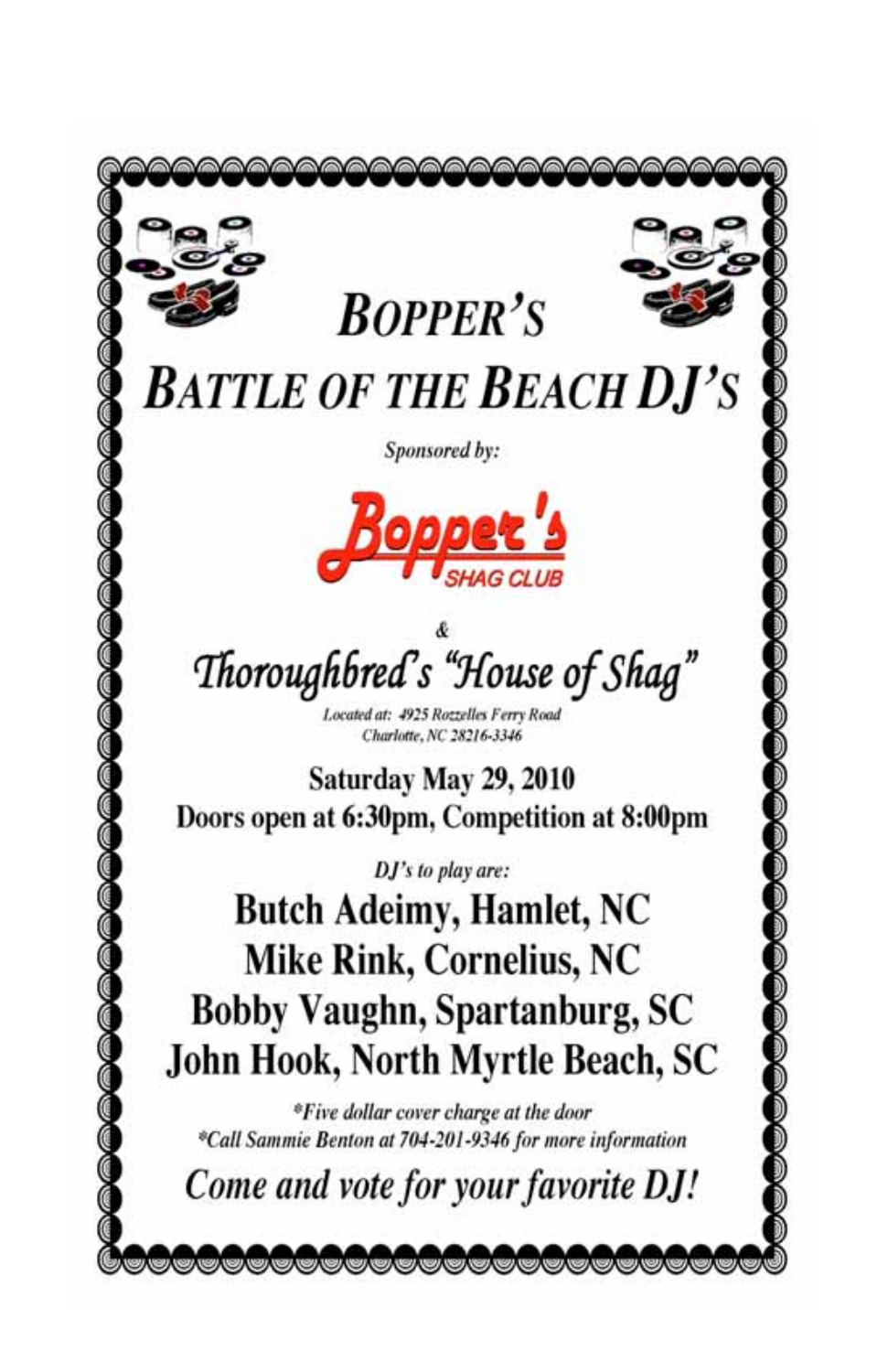## **Join Us For The Big Bus Trip To The Oldies Party In Winston-Salem**



On Saturday, June 26 your fellow club members and friends will head over to party at the Oldies Party in Winston-Salem. This is always one of our most fun group trips during the year.

Dress the part if you want to. There will be poodle skirts, jeans, Tshirts, slicked back hairstyles and more at this event. Let's see how creative you can be. Don't want to dress up? That's fine too. It's a par-tee and that's the important part.

This year, the party will be at the old school gym in Clemmons (this side of Winston). Don't worry about eating before the trip. They will have a feast at this event. The food is always awesome.

Remember, you bring your own adult beverages to this event. And there will be munchies provided on the bus. Many of our members are competent makers of many varieties of shooters and other favorites for the ride… and for the party. What can you bring to enhance our festive spirit? Be creative and make it fun!

Total cost for the party and bus ride is only \$15 for members, and \$20 for guests. But this trip is apt to sell out. So we'll only "reserve" spots on the bus for those that are pre-paid. See Dean or any of the officers to turn in your money.

Here's the schedule for the bus:

Leaves the north-east corner of exit 28 at the bank across the street from Acropolis, and beside the Days Inn at 5pm. Picks up from exit 36 at Fat Boys at 5:10. Picks up from exit 50 at JR's at 5:30. Be early. The bus will *leave* at these times. It will *not* wait on you.

The bus will leave the oldies party around 11:30. That should get us all home fairly early. Don't miss the fun. Sign up today!!!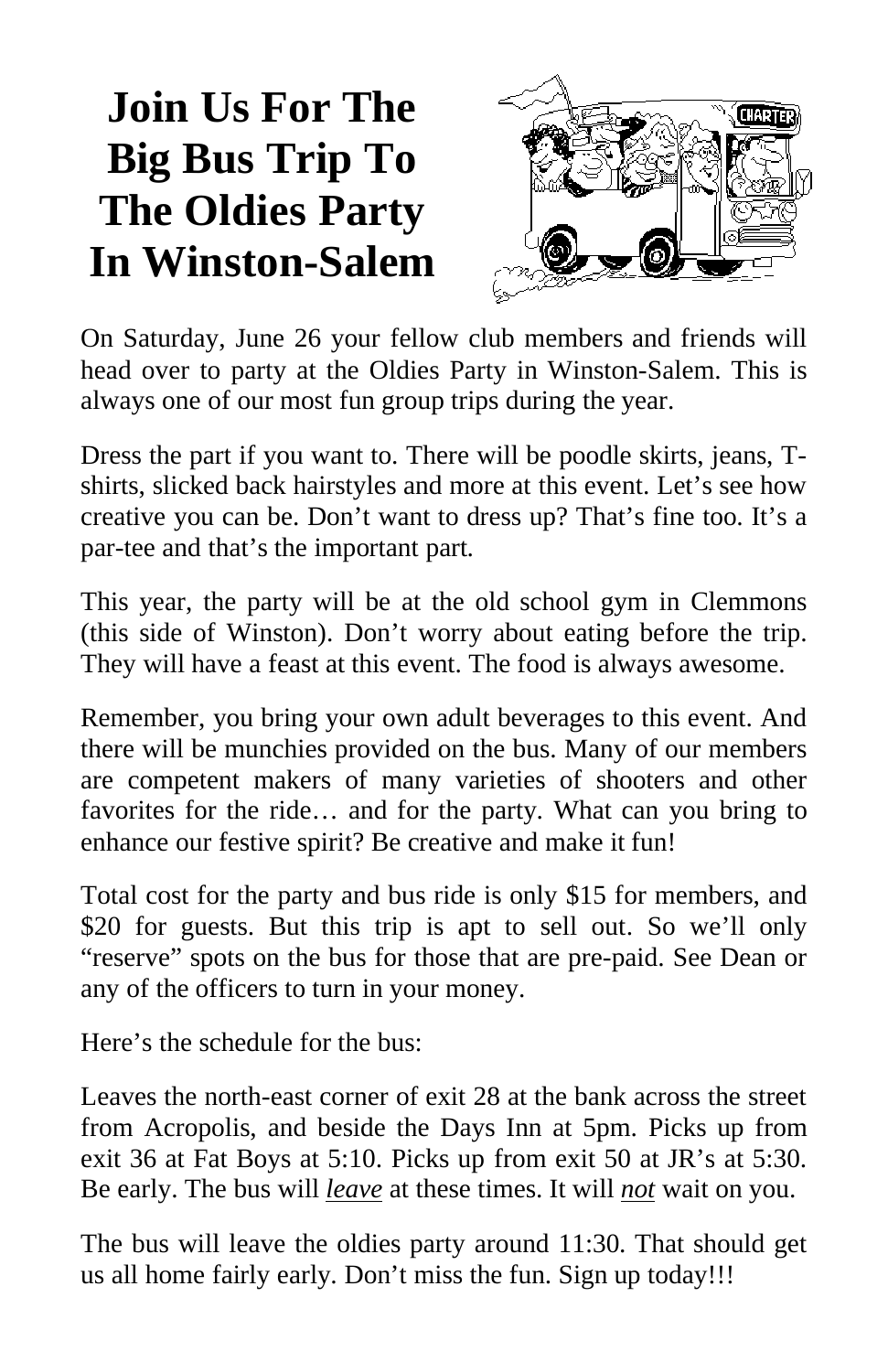#### **Winston Salem Shag Club presents**

## **SOCK HOPPIN' OLDIES PARTY**

### We're Back At The Old School Gym in Clemmons

## Saturday Nite June 26, 2010

#### Dance 6:00 pm to Midnite

(Hotdogs & Potluck & Covered Dish provided)

Netherherherherherherherher

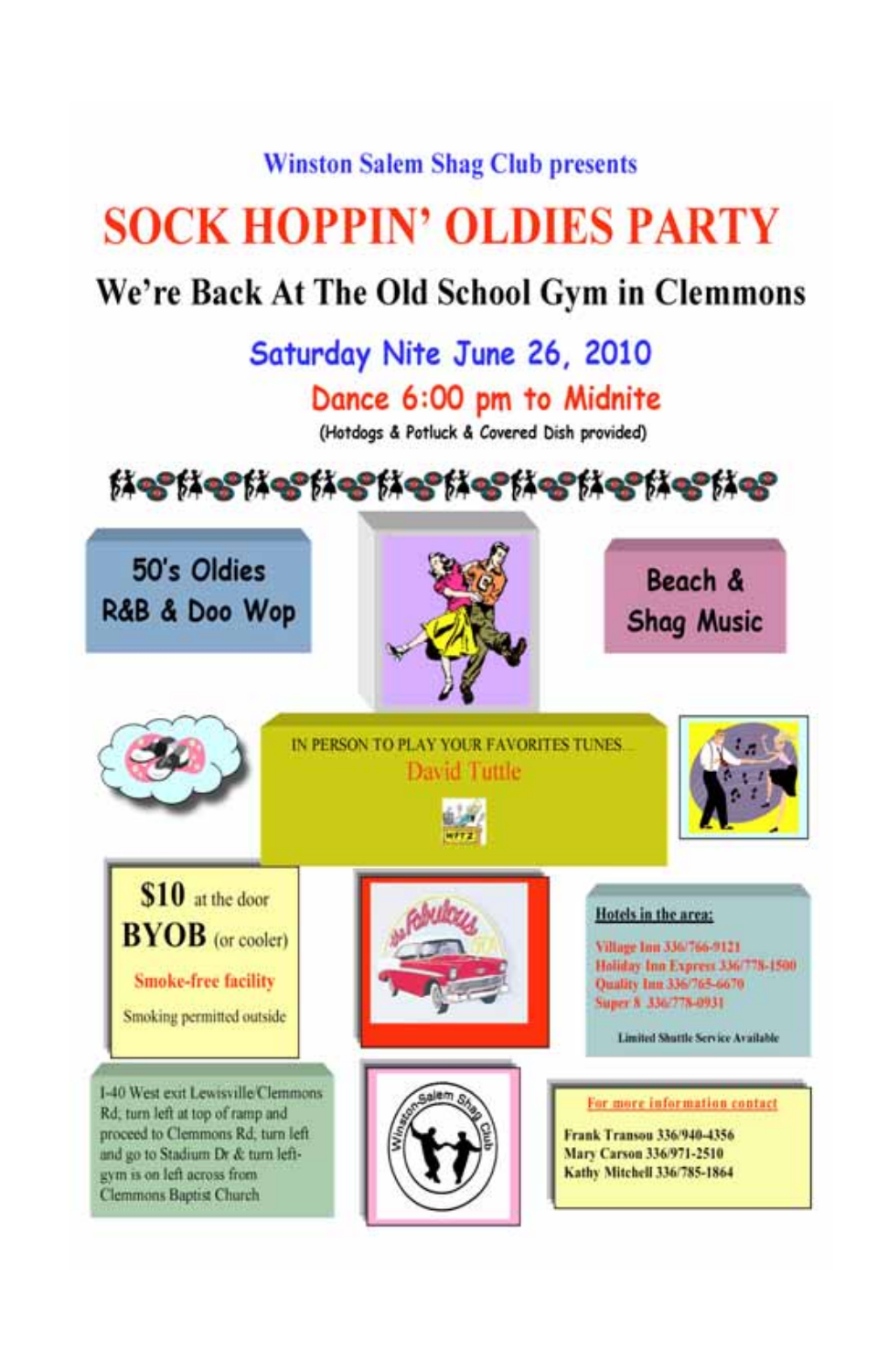## **Member Photos - Have You Gotten Yours Taken Yet?**

By Helon Page



Hey there "Fun Bunch". You are the best! At our May meeting twenty-four of you sweet darlins' allowed your picture to be taken for the Member Gallery. N' guess what?? They are already on the web! Have you seen them? Please let our webmaster know how much we appreciate his timeliness in this endeavor.

Several of you did not let me take your pic, responding, "I didn't come prepared", "I'm having a bad hair day", "I will in a few minutes", (which never came… right, M.R.?). Well, I just never heard sooooo many excuses. Remember, we will be set up and ready for you at our next monthly meeting on June  $1<sup>st</sup>$ . So be sure to come prepared! (Just try not to wear red as our backdrop is red.) My goal is 100% by July 4th, extended to the 6th since that is meeting night. I'm counting on you!

## **Thursdays At River City Bar And Grill**

By Kathy Kerr

Thank you to everyone that worked to make River City Bar And Grill a shagging place on Thursday evenings. I have met some guests at these gatherings and have gotten to know lots of TSC members as well. Everyone seems to be quite impressed with the fun, food, and entertainment.

Throughout each Thursday evening Mike (thank you, Mike) keeps the music just right, playing what we all request and then some. The large dance area is just what Dennis and I need to practice our steps, watch other dancers, and participate in the line dances. There's plenty of room, both inside and out.

Dennis and I hope that everyone has as much fun as we do, and we look forward to seeing you on a Thursday really soon.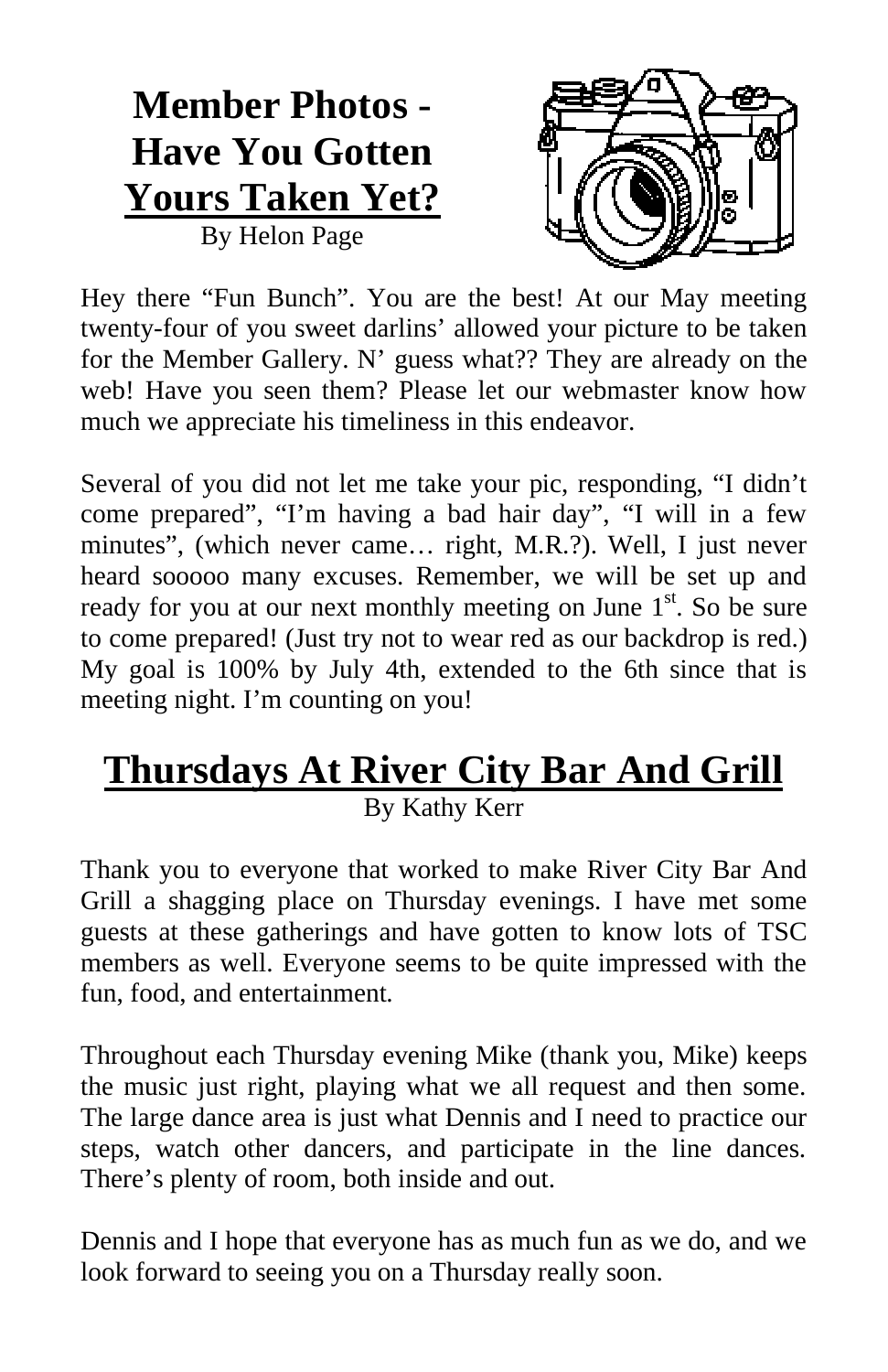## **Kathy Thompson Candidate For ACSC Secretary**

#### **"A Fresh Outlook For A Bright Future"**

As most of you know, Kathy Thompson will be running for the office of Secretary of the Association of Carolina Shag Clubs in July. This is good news for all of the clubs in the Association!

Kathy has many years of involvement in the shag world. She is very well-known partially because she has visited many of the clubs and attended many of their parties over the years. She has served in every office of our shag club, and has been elected President several different times throughout our 20 year history. Kathy has participated in the ACSC, and was responsible for the "Shag Club Parties" section of the ACSC reference manual that is used by all of the shag clubs.

Kathy was acknowledged for some of her many shag related efforts when she became a *Shagging Icon Award* Recipient in 2005. But being an "Icon" never slowed her down. She has continued to participate, work and support.

Kathy is an energetic "spark plug" who has helped her committee, her club, her church, her business, and everything she has been involved with be more successful over the years. No doubt she will be an asset to the ACSC, too.

We'll have more about Kathy in our July newsletter. In the mean time, spread the word. Kathy being a part of the ACSC and SOS organizations will have a very positive impact.

As her slogan says, Kathy will bring "a fresh outlook for a bright future". Thanks, Kathy, for volunteering your time and efforts.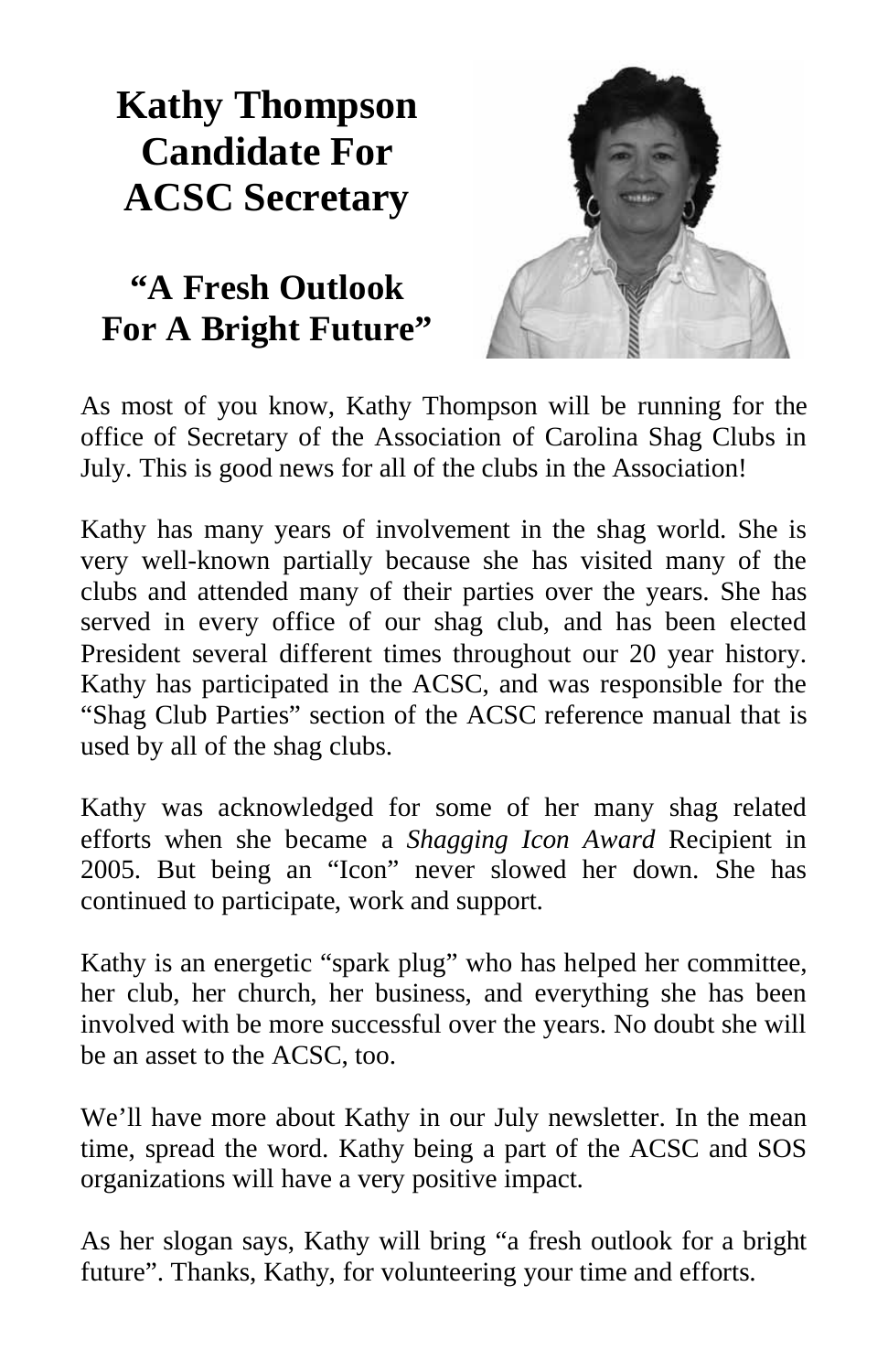## **River City Bar And Grill**

By Jim And Becki Leonard

Tell your friends! Remind all Members! Thursday Nights at River City are great! Many thanks to all involved in getting that set up, and many thanks to Mike for the great music (both inside and outside). River City Cafe is a near perfect setting. Come by land or come by water. Good food, nice selection of adult beverages, very good service, and indoor or outdoor dining.

One shagger, who will remain unnamed, finds the Thursday evenings at River City Cafe to be such a good time that even a snake bite can't keep him and his lovely companion from coming out for the festivities!

Seems a snake so admired the boat that this couple arrived in, that said snake decided to come aboard and take a nap. And when it was "rudely awakened from his nap, he bit said gentleman.

It's so much fun at River City Cafe that even after being bit by a snake (yes indeed) he returned again the following Thursday night for more fun with friends and dancing.

Seriously, there is a pent up demand for Twisters members to have some chances to dance on a regular basis. Keep coming to River City and fulfill your desires.

## **20th Annual Fall Cyclone Celebration**

This November's Fall Cyclone will be our  $20<sup>th</sup>$  annual awesome party. It's an important anniversary! Since we have to finalize plans this month, we need your input.

What are your suggestions for how to make this is our biggest and best party, ever? How can we make it special? What can we do to make it memorable… something that folks will be talking about for years to come?

Hurry. Get your ideas to Mike now. Every idea will be appreciated.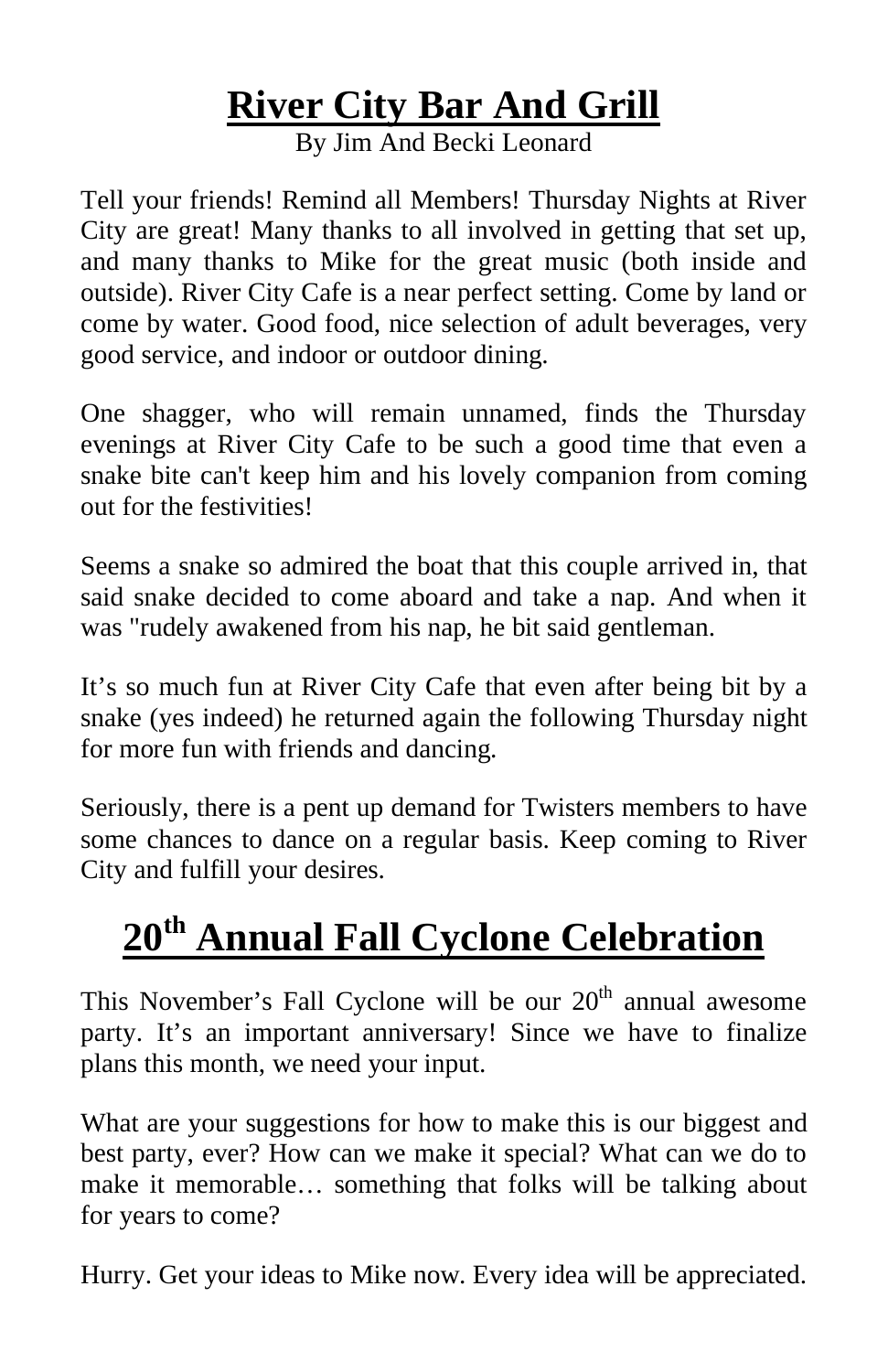## **Shag Demo – Your Help Is Needed**

On Friday, June 11, we have been asked to participate in an event at The Gardens of Taylor Glen. They are located at 3700 Taylor Glen Lane in Concord (off Pitts School Road, between Hwy 29 and Poplar Tent Road). They are having an event from 2-4 PM.

They will be grilling hot dogs and serving beverages on their pool patio between 2 and 3pm. (There will be plenty of indoor seating if the weather is too hot.) TSC members are welcome to eat.

At 3pm, The Taylor Glen staff will kick off the entertainment with a short musical performance lasting approximately 10 minutes. Then they will open the floor to "The Fun Bunch". The facility has a great hardwood dance floor. We will dance to one or two tunes, and then encourage folks to learn "the basic" with us.

They will also have door prize drawings and other small events happening throughout the afternoon.

We need to participate if you can. Be there around 2pm to gather, eat and socialize. We'll dance shortly after 3pm. The event ends at 4pm, so we're not taking up too much of your day. Please let Mike know if you can participate. Even if you find out at the last minute that you can come, please do. It's a great opportunity to publicize our club and the dance we love!

## **We will have some space saved for you in the next issue!**

**Send us your memories or your impressions of any TSC event. We want to hear from you.** 

**Please send in something before the deadline!**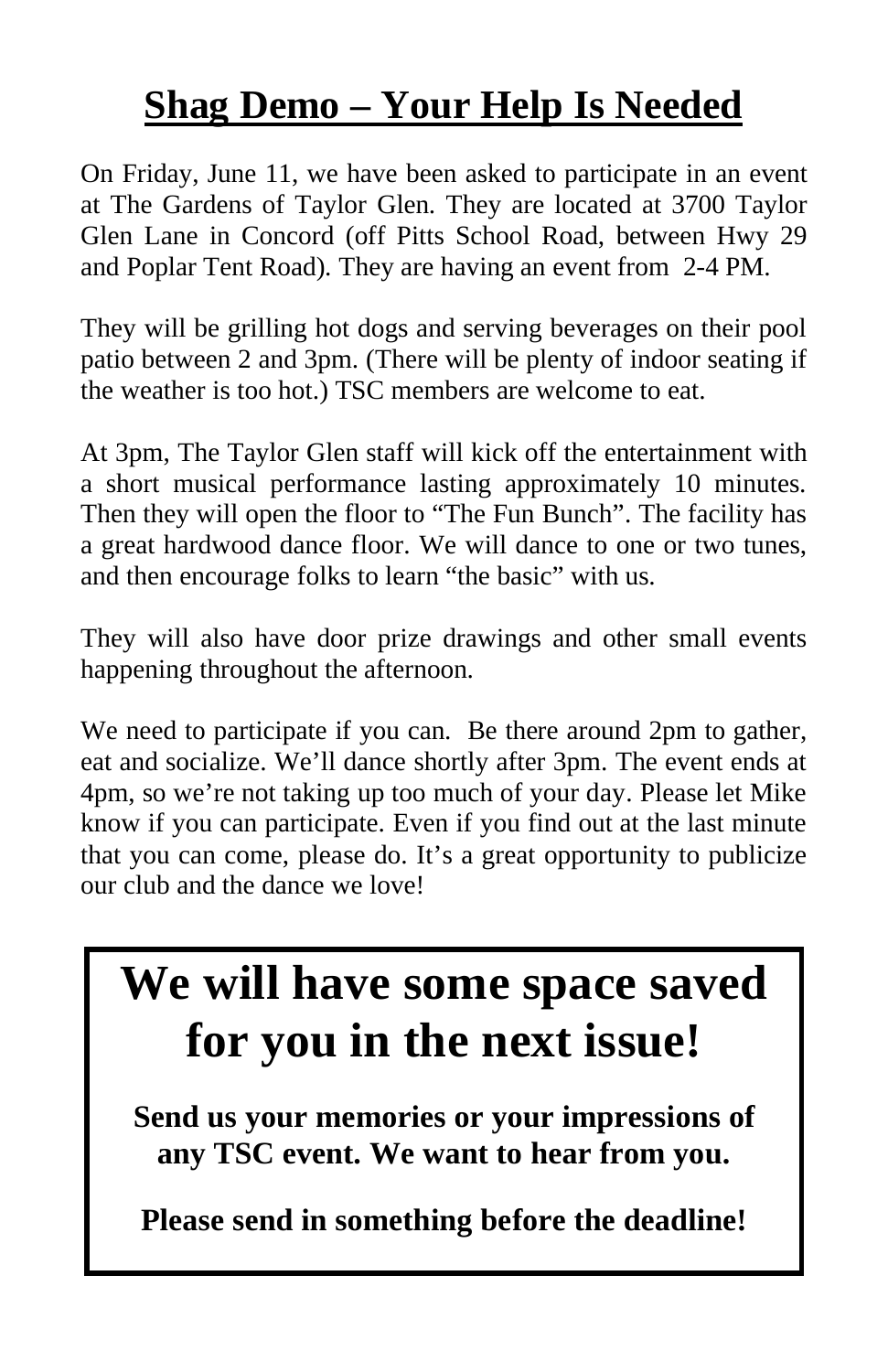### **What's Happening In The Shag World (GoShagging.com Has More Items And Details)**

#### **June 1: Twister's Shag Club meeting at Fat Boys. Come eat and socialize at 7pm. The business meeting will start at 8pm.**

June 3-6: Southern Comfort hosted by the Palmetto Shag Club in Columbia, SC. Tickets \$60 or \$70 at the door. See www.palmettoshagclub.com or call 803-749-5434 for more info.

June 4-6: Sand Gnat Shag-A-Ganza hosted by Golden Isles Shag Club at St. Simons Island, GA. \$80 DJ's: Mike Harding, John Hook, and Wayne Bennett. Email shagdancers@bellsouth.net or visit www.goldenislesshagclub.com for more information.

June 12: River City Classic by Richmond Shag Club. \$15-\$25. DJ: Butch Metcalf. 804-397-9796 or www.RichmondShagClub.org

June 18-20: Shaggin On The Boulevard hosted by Charleston Area Shag Society Of WV. \$50. DJ's: Larry Edwards, Eddie Teeter & Sam West. 304-722-5719 or www.wvshag.com for more info.

June 26: Birthday Bash hosted by Boppers Shag Club. \$20.

#### **July 9-11: ACSC Summer Workshop in Fayetteville, NC**

#### **July 15-18: Junior SOS at North Myrtle Beach, SC**

July 23-25: Sparkle City Celebration hosted by the R&B Shag Club in Spartanburg, SC. \$60. DJs David Graham, Jack Moore, & Billy Waldrep. 864-583-4656 or drakepg@aol.com for more info.

July 23-25: Shaggin' on the Santee hosted by the Orangeburg Area Shag Club. \$55-\$60. DJ's: Jim Bowers, Eddie Collins, Furman Dominick and Jean Hodges. 803-473-0639 or www.theoasc.com

July 23-25: Capital Shag Dance Classic hosted by the Northern Virginia Shag Club. \$85 – 95. DJ's: Tootie Brown, Craig Jennings and Dennis Gehley. 703-281-9193 or www.nvshag.org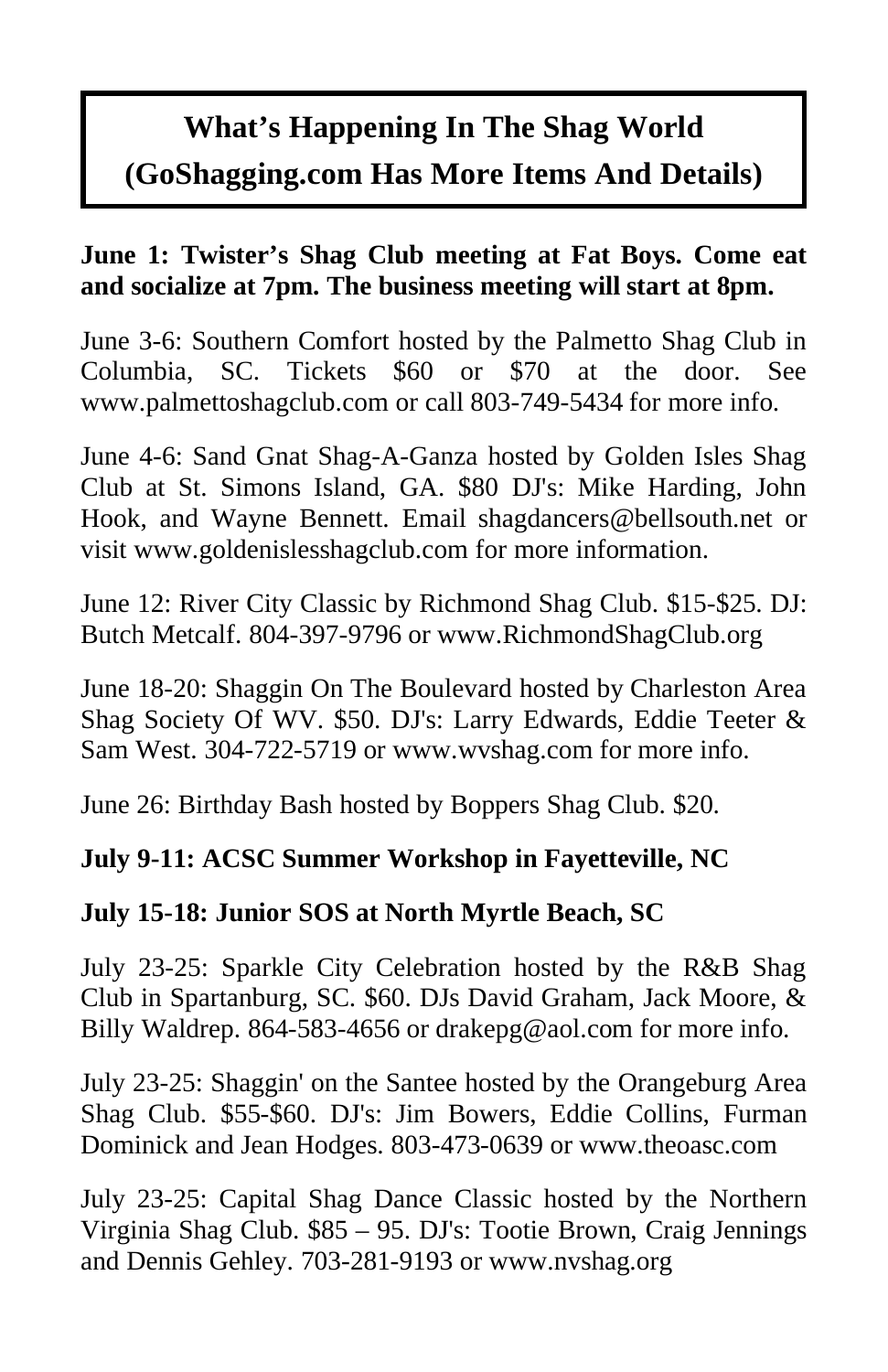July 31: Shaggin' By The River in Vienna, WV. \$30. DJ's: Tim Miller and Randy Kinsolving. Call 304-615-0023 or see www.movshaggers.com for more info.

Aug 5-7: Flashback Weekend hosted by Charlotte Shag Club. \$35. DJ's: Farrell Watts, Eddie Teeter, Roger Holcomb and Eddie Anderson. 704-510-1743 or www.charlotteshagclub.com for more.

Aug 6-7: Pittsburgh Area Jitterbug's Beach Bash at historic Conneaut Park on Lake Conneaut. \$60-\$70. DJ's: Mike Rink and Wilkie Whaley plus Club DJ's. Call 412-551-0830 or email pajitterbugclub@aol.com or www.pittsburghareajitterbugclub.com.

August 19-21: Shag Tracks hosted by Choo Choo Shag Club in Chattanooga, TN. \$60. DJ's: Tootie Brown, Jesse Griffin, David Sessoms, Mike Hall and Ken Hughes. 423-334-2882 or rmkellar@aol.com or www.choochooshagclub.com for more info.

#### **Sept 17-26: Fall SOS at North Myrtle Beach, SC**

Oct 15-17: Geechee Blast by Charleston Shag Club. *Sold Out.*

Oct 22-23: Fall Bash - Mountain Empire Shag Society – Sold Out.

Oct 30: Multi-Club Halloween Party hosted by the Charlotte Shag Club. www.charlotteshagclub.com for more info.

#### **Nov 5-7: Twentieth Annual Fall Cyclone Party hosted by Twister's Shag Club. Don't miss the anniversary year of this CBMA award winning party. Details to be announced soon.**

November 11th: Veteran's Benefit hosted by the Charlotte Shag Club. Go to www.charlotteshagclub.com for info.

November 19-20: Columbia Invitational. \$60-\$70 after then. DJ's: Butch Davidson, John Wilson, Larry Edwards and Billy Waldrep. 803-788-8787 or fhowle@nexsenpruet.com for more info.

#### **Dec 31: New Year's Eve Party Hosted By Twister's Shag Club.**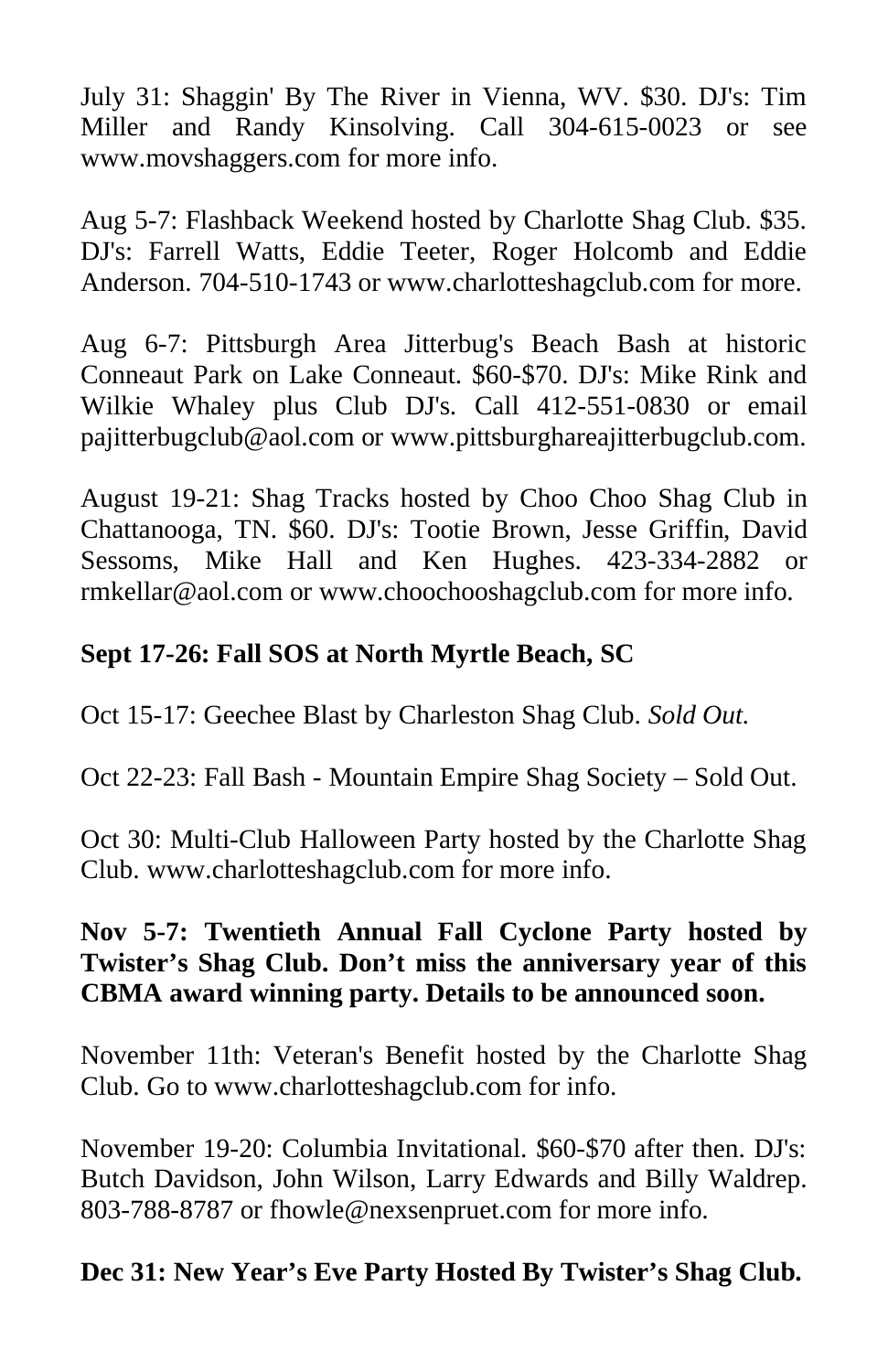## **Upcoming Member Birthdays**

| Chuck Willingham          | 06/04 | Becki Leonard       | 07/05 |
|---------------------------|-------|---------------------|-------|
| Jerri Owens               | 06/08 | Anita Sanford       | 07/05 |
| Robert Herman             | 06/09 | Patti Mallomian     | 07/06 |
| Debbie Ballard            | 06/14 | Donna Hord          | 07/10 |
| Iris Binder               | 06/17 | Marcia Long         | 07/11 |
| <b>Audrey Brock</b>       | 06/18 | <b>Eddie Teeter</b> | 07/12 |
| Marvin Chapman            | 06/19 | Molly Walker        | 07/14 |
| Khris Sloop               | 06/24 | Linda Ortiz         | 07/20 |
| Jennifer Finney           | 06/27 | <b>Jimmy Melton</b> | 07/24 |
| <b>Beverly Rowse</b>      | 06/27 | Dick Bigham         | 07/26 |
| <b>Wayland Massengill</b> | 07/01 | Dennis Johnson      | 07/26 |
| <b>Brent Murdock</b>      | 07/02 | Dean Yancey         | 07/30 |
|                           |       |                     |       |

## **Happy Birthday Jerri Ed**

## **Happy Birthday Chuck**

**Let's go get wild and crazy!** 

**Love you, Sandra** 

## **Condo for Rent At Myrtle Beach**

Three BR,  $2\frac{1}{2}$  bath on the ocean side with ocean view near **Ocean Annie's. Weekly, weekend or winter rentals available. Call Linda at 704-871-0857 for more info.** 

## **Get Your 2010-2011 Calendar**

**We've put together a nice calendar that you can hang or file for future reference. The calendar shows club meeting nights, when new shag lessons start, when TSC is offering special "one-night" classes, newsletter deadlines, and more.**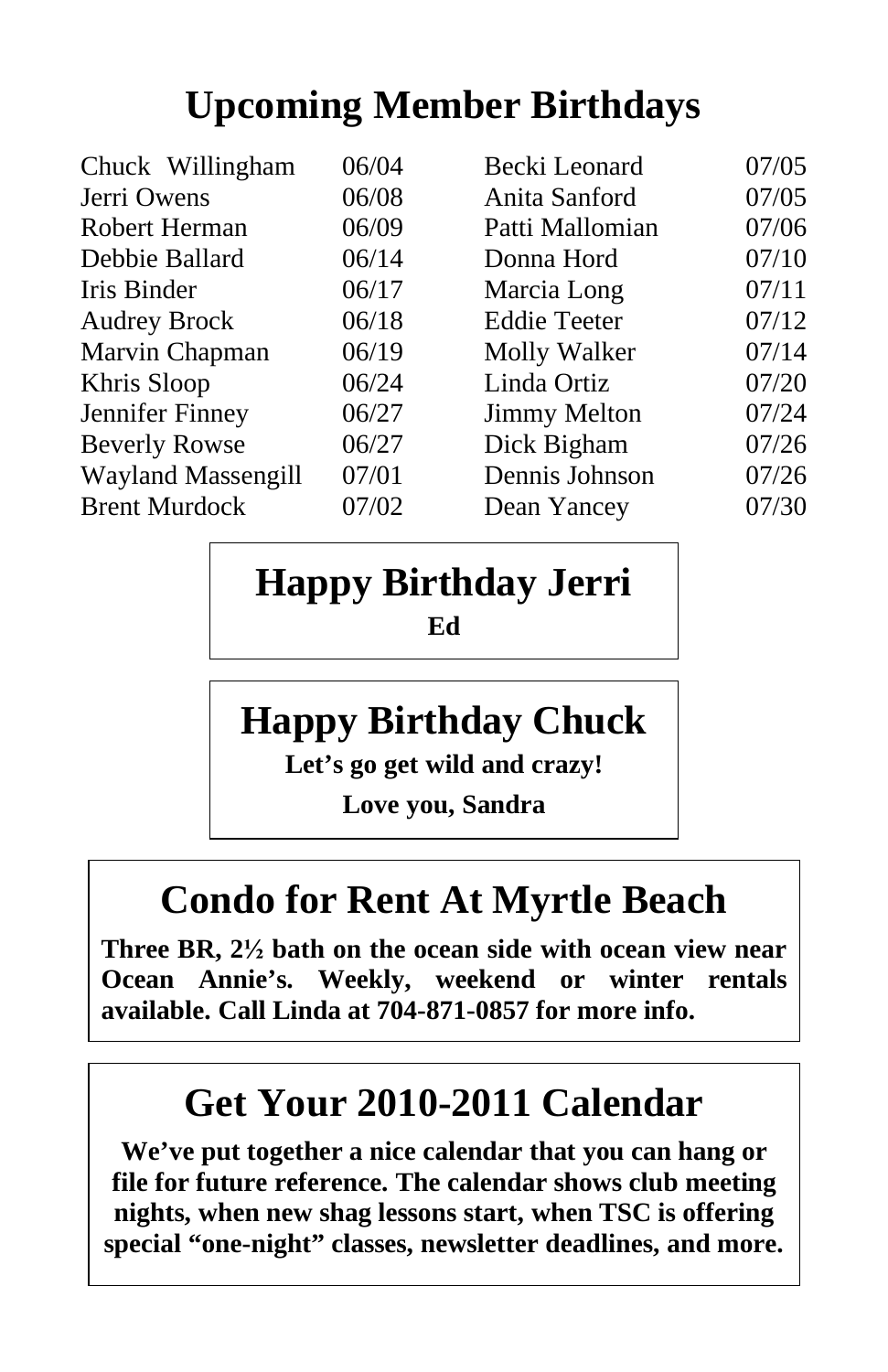## **Spring Safari 2010**

By Phyllis Brown

All I can say is they just get better and better each year. What a week to remember. (Well maybe I can't remember everything… especially Friday night). We got there on Tuesday and had a short wait for our room at the Avista. After that it was "Party Time" for the rest of the week. Tuesday night we were out catching up on what we had missed and seeing who was already there. Wednesday night was the beer/wine and shooter party at Ducks Too with some great food. Allen played golf on Thursday and I chilled out at the pool with the girls.

On Friday, Allen played golf with Marvin, Roger and Tommy. I spent the day on the beach with the girls. Well, I was awfully thirsty for some reason and we just kept pouring. We made it back to the condo around 5, picked up more of the gang, and got ready and set out on a "Mission" (don't ask). First stop was the pavilion for a couple dances and to pick up a few more. Sometime around 9:30 Malcolm and Bill broke off from the group (not to be seen the rest of the night). When we landed at the Pirates Cove, Walter was buying the shooters (which caused me to miss the parade).

Next stop was Fat Harolds to find Susan. I couldn't believe my eyes. She was dancing with someone wearing a ball cap of all things. The floor was crowded. We managed a few dances before trying to make it home safe and sound… which did not happen.

We were almost back to the Avista when I got tangled up in Allen's feet and fell, scraping my left knee in two places.

My knee still hurt two weeks later. It didn't hurt then though! I think it was Walter's shooters that eased the pain. However, Saturday morning I just could not get myself up and out for the parade. That old cocktail flu had struck again.

Needless to say, I was not very thirsty Saturday night at the tea party. I enjoyed my ice cream on the street. Can't wait for September to do it all again… all week this time.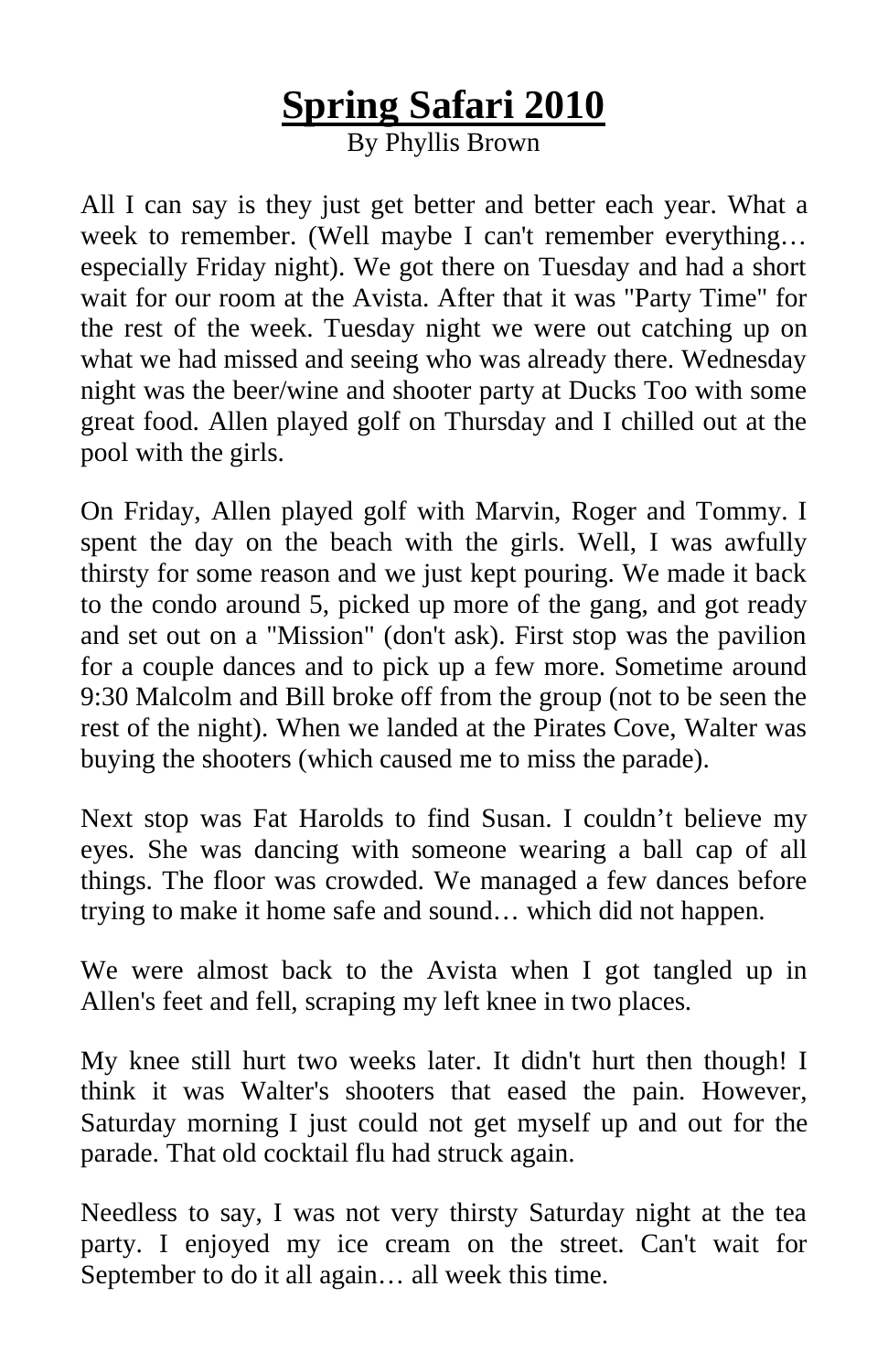| a Marantill                 | <b>Ticket Prices</b><br><b>960 until May 31st</b><br><b>965 Effective June 1st</b>                                                                                                                                     | <b>Want</b><br>YOU! |
|-----------------------------|------------------------------------------------------------------------------------------------------------------------------------------------------------------------------------------------------------------------|---------------------|
|                             | To Attend The                                                                                                                                                                                                          |                     |
|                             | <b>ACSC SUMMER WORKSHOP</b>                                                                                                                                                                                            |                     |
|                             |                                                                                                                                                                                                                        |                     |
| <b>SMOKE</b>                |                                                                                                                                                                                                                        | JULY 9 - 11, 2010   |
| <b>FREE</b><br><b>PARTY</b> | It'll Be A                                                                                                                                                                                                             | Hosted by the       |
|                             | ******************************                                                                                                                                                                                         |                     |
|                             | We raise our right hands and swear. Fabulous Food, Your Favorite DJ's,<br>Lavish Hospitality Room, 10,000+ SF Party Ballroom and MORE!                                                                                 |                     |
|                             | <b>PARK &amp; PARTY!</b><br>Holiday Inn Bordeaux, 1707 Owen Dr, Fayetteville, NC 28304<br>ONLY \$90/Night until June 7TH<br>For reservations: Call (910) 323-0111 or<br>Logon to http://hibordeaux.com/ Use code "ACS" |                     |
|                             | S60 Each If Postmarked By May 31, 2010. S65 Each June 1, 2010 or Later.                                                                                                                                                |                     |
| Name(s):                    |                                                                                                                                                                                                                        |                     |
|                             |                                                                                                                                                                                                                        |                     |
|                             |                                                                                                                                                                                                                        |                     |
| Address:                    |                                                                                                                                                                                                                        |                     |
| City/State/ZIP:<br>Phone:   | <b>Shag Club:</b><br>Email Address:                                                                                                                                                                                    |                     |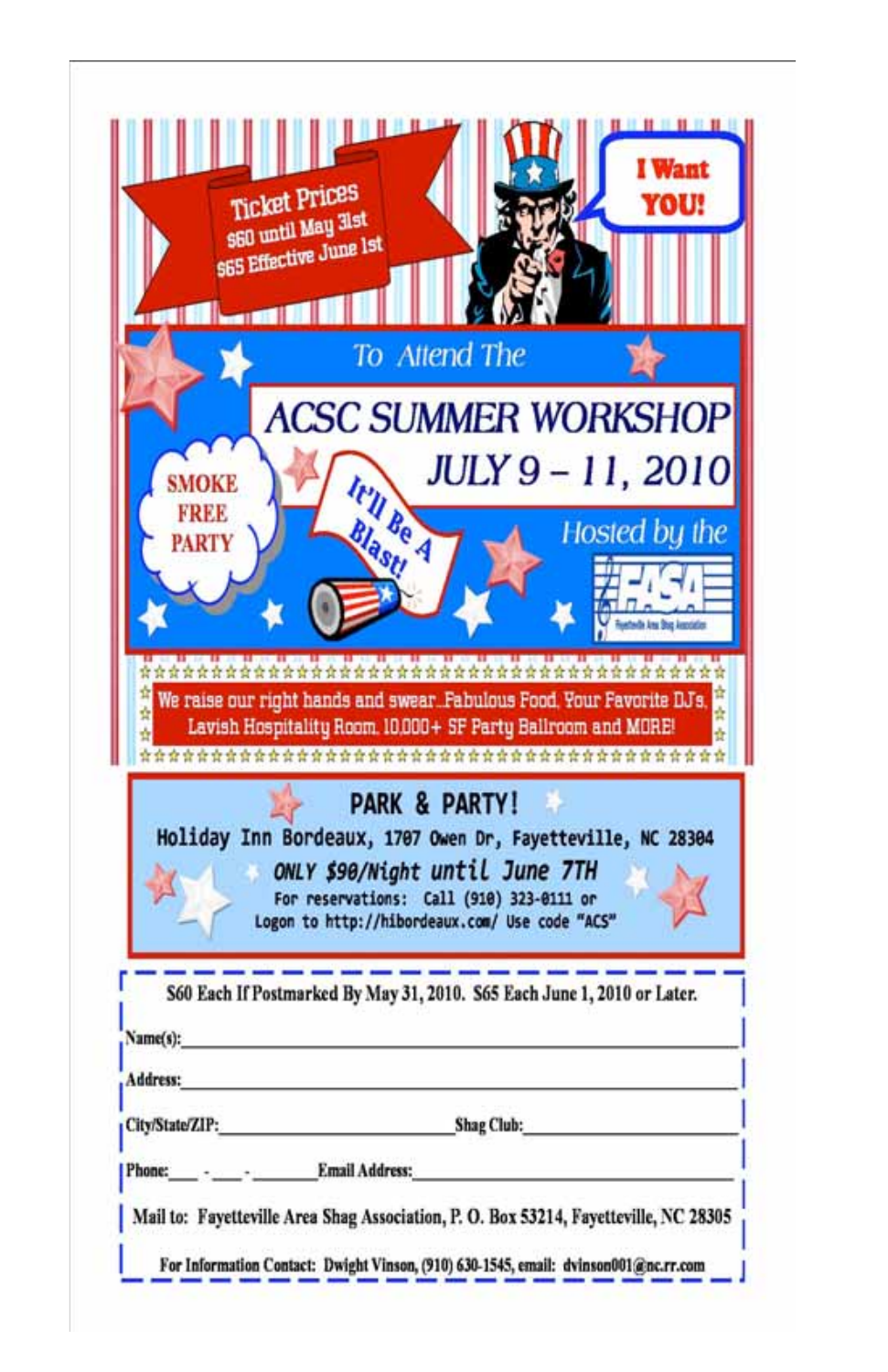## **SOS Crud Prevention**

May Johnson

Yes, you can make preparation for SOS (or any event you want to enjoy) so that you are less likely to be sick. I use to have several colds, stomach bugs, and general malaise each year. But for the past10 years they have been rare! Some ideas:

- Drink more pure water, before and during the event.
- Pace yourself. Sleep is important to the immune system.
- A burger and fries can be a treat, but this kind of food that is dead will not help the immune system.
- Take some good salads with lots of colorful veggies to put in them. Use good olive oil, vinegar, and garlic or rosemary.
- Taking chlorophyll tablets will help also. What does a dog eat when sick? Grass.
- Keep your urine pH more alkaline (go online to see what foods make you more alkaline and or more acidic).
- Increase your Vitamin D (make sure it is D3 and not D2)
- Four to six garlic capsules per day during SOS will help (Kyolic is great)
- At the first sign of a sore throat, slice a clove of garlic and chew a piece each hour. You may want a sprig of parsley after.
- You can do a vitamin C flush (not hard). Go to lenandjoe.com (use ascorbates, not ascorbic acid).
- Invest in a good vitamin for just prior and during the event. Many brands have ingredients from China, and I call them bed pan bullets.
- I have 2 herbal throat sprays that can often knock out strep.
- I am not saying don't have anything sweet, but do know that sugar (and any high glycemic index food) inhibits the immune system for hours.
- Practice deep breathing. We don't do this and we need oxygen.
- Exercise is good for the immune system. (Over exercising can actually depress it.) So dance!

There are many more ways to prevent illness, but I probably have you in overload! Hope to see you soon!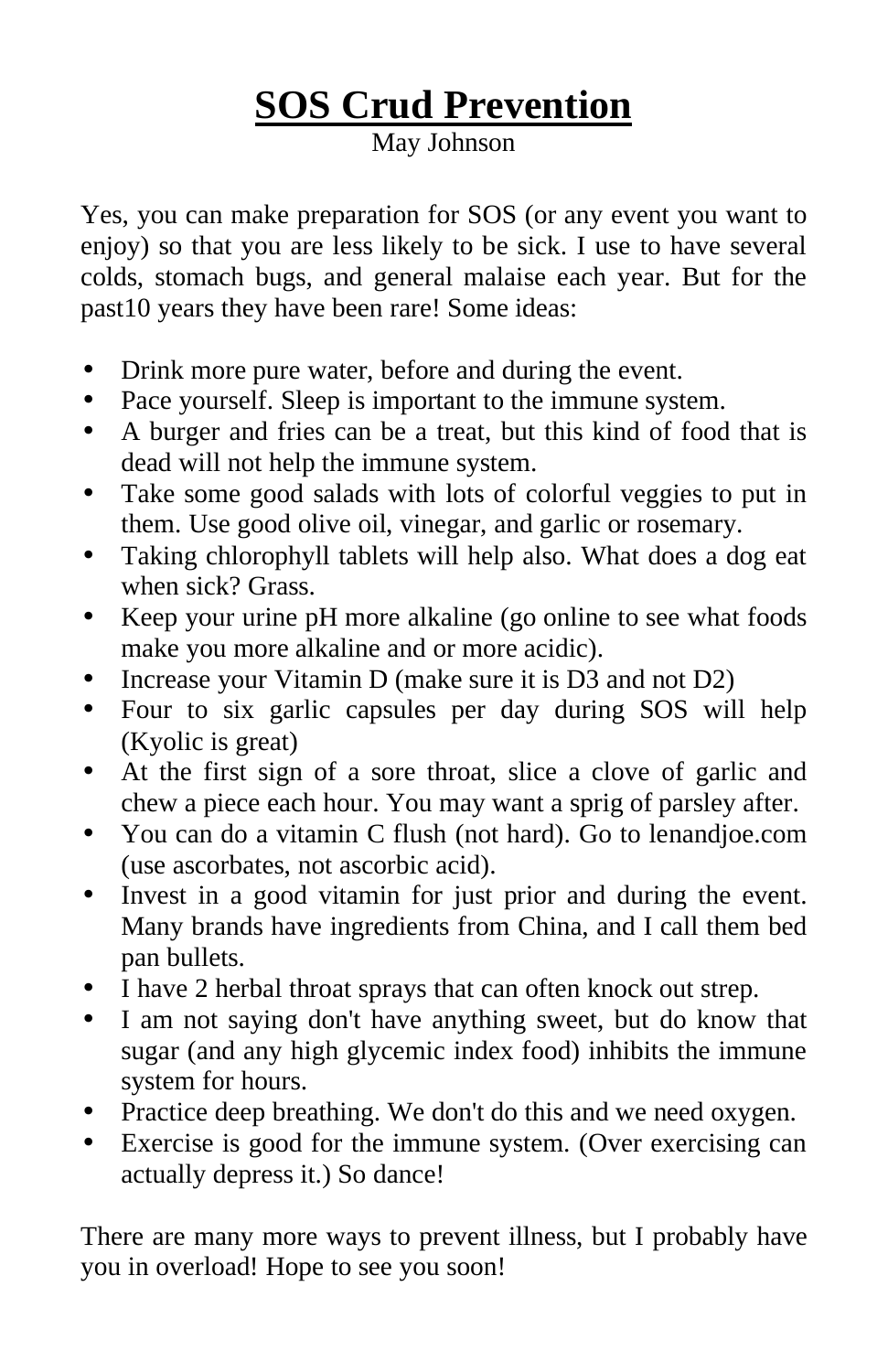### **The Beach Buzz**

By Peggy Cavin

On Easter Sunday Ducks hosted the  $1<sup>st</sup>$  Annual Easter Charity Beach Blast. The event was held to benefit Billy Scott who has battled many health issues. There were over 20 Carolina Beach Music artists that performed. Billy was present to enjoy the event.

The fifth MayFest on Main was held May  $8<sup>th</sup>$ . Nearly 40,000 people came out to enjoy the one-day festival on Mother's Day weekend. There was food, art and crafts and concerts between.

Earth Day Rocks celebration was held April 22 at McLean Park, NMB. This event featured green vendors, live music, info on recycling and going green. Vendors were on hand to collect old athletic shoes, phones, eye glasses etc. for recycling.

The NMB City Council met during April to discuss the problem of tents being left by visitors on the beach overnight. Lifeguard coordinators will be on the lookout for tents. Beside being illegal, tents left up overnight are a problem for workers cleaning the beach. Beach visitors are also buying fireworks and setting them off on the beach (which is also illegal). Fines are served to anyone caught doing this.

SOS was held April 16-25. The first SOS shaggers came to NMB in 1980. The ten day event now brings approximately 12,000 shaggers into the city. Area merchants welcome them because they bring millions of dollars in business to the strand. The  $16<sup>th</sup>$  annual SOS Parade on April 24<sup>th</sup> filled Main Street with hundreds of people watching decorated floats, cars, golf carts etc.

A new casino boat docked in Little River the  $3<sup>rd</sup>$  week of April. The new boat's name is Aquasino. But the company will use the name SunCruz; the name of the old boat docked there in the past.

The SunCruz unexpectedly ceased operations last December. The new boat brought 200 jobs to NMB. Eventually, the boat will use its original name as people become familiar with it.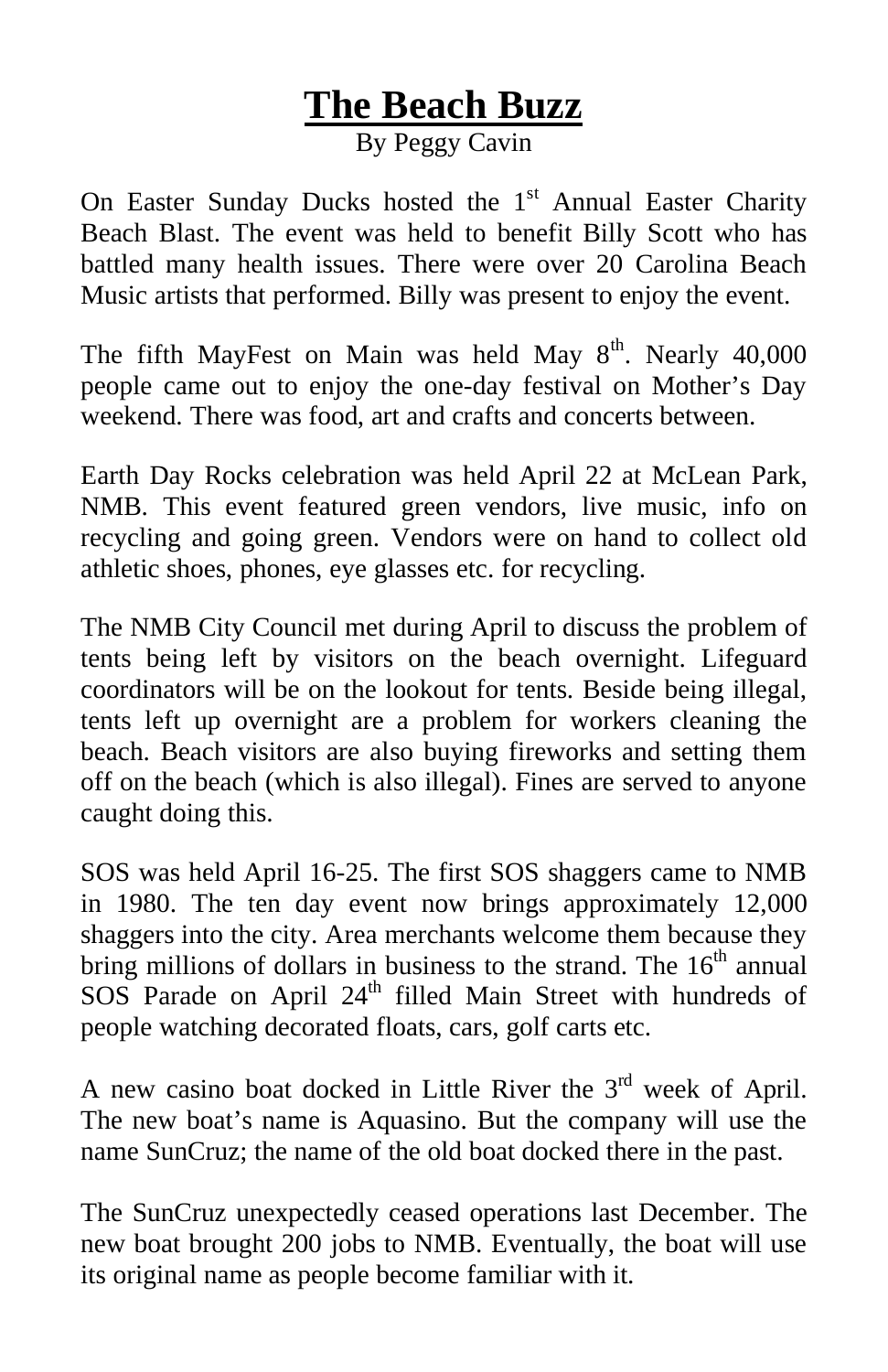A Bus Tour has been designed to promote NMB.. This tour is a marketing campaign to promote NMB to thousands of potential visitors to the area. Chamber representatives visited 10 cities in the Carolina and Virginia during May to see what they are doing. Go to www.NorthMyrtleBeachChamber.com for more information.

The usual road work went on during SOS and hampered visitors getting to and from Main Street and into the clubs at different times during the week. It was a State, not NMB, project which was included with the opening of the new bridge at Main St. and Hwy 17. The paving had to be done within SOS week or wait another 5 years before the road work could be put on the schedule again.

If you happened to travel Hwy 31 during your stay at SOS, you know how quickly you can now go between NMB and Myrtle Beach. No red lights and 60+ MPH travel makes for a quick trip to the Tanger Mall areas and beyond.

## **Spring SOS Parade**

By Brenda Weisner

Have you ever attended the Spring SOS Parade? Three years ago was our first parade. To be honest, I didn't expect too much. However, I was pleasantly surprised. It was much better than I had imagined. There are some very creative people in the shag world.

I think the parades have gotten better each year. This year's parade had more floats that were very creative and fun to view.

It requires a great deal of time and work to produce a finished entry with a given theme. The theme this year was "Sweet Sixteen." The entries had a lot of poodle skirts, Elvis hair styles, and oldies music. It was great fun to watch. The OD Shag Club had a lot of golf carts which they turned into amazing transformations. They're so much fun to see!

I'm looking forward to next year's parade. I think it is one of the highlights of Spring SOS (next to Twister's Tea Parties). If you have passed on the parade, give it a go next year.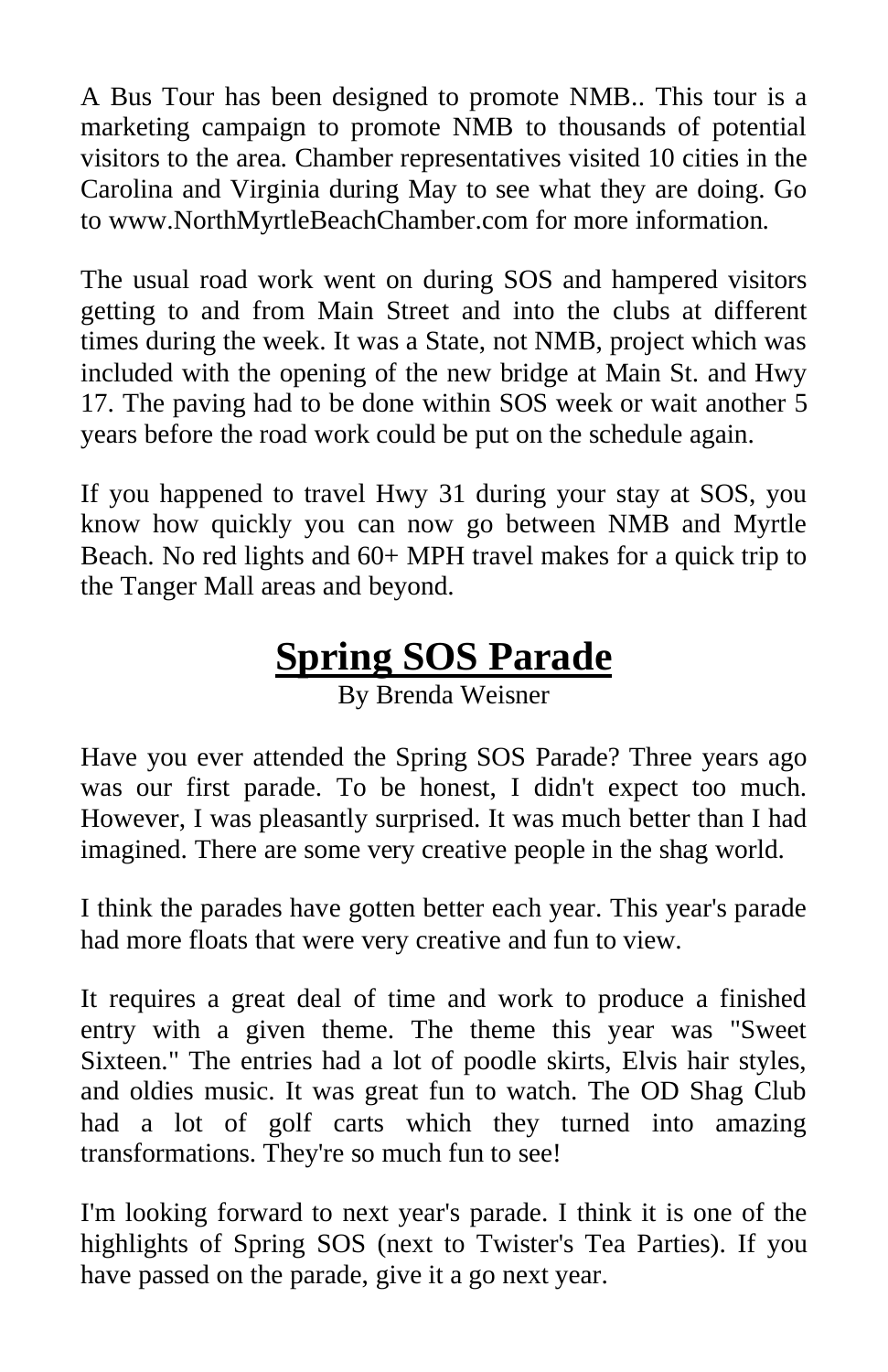## **TSC May Golf Outing**

By Peggy Cavin

We had 26 playing golf, and 40+ people eating and partying at Fox Den for our annual May event..

Although it was raining "cats & dogs" when we drove to the course at 9am, by the time we got there the rain had slacked off and we were able to tee off with no rain coming down. We played under cloudy skies that sometimes seemed threatening. But by the time we finished the round, the sun was out.

Betsy Chapman was in charge of the golf and she did a great job. She created a slightly different way of choosing the teams for this outing. All the women drew numbers to establish the order, and the women then chose their team from the list of men. The women were the "captains" of the teams and were "in charge" of all decisions that were made that day. I really liked the woman "team captain" idea. We need to try that again.

There were no mulligans allowed during the day, but my team sure could have used them. Still, it turned out to be fun round of golf for everyone who played.

Once golf was over, we gathered to eat and socialize. The food was good and no one went away hungry.

Thank you, Betsy for another great TSC fun day.

#### **One Person's Opinion About Shag Music** By Ann Horton

Grace Murray Hopper - The most damaging phrase in the language is, "It's always been done that way".

Back in the day, when shag dancin' was young, new and unique, the music of the day was also young, new and unique. The parents of the day would have preferred it didn't exist.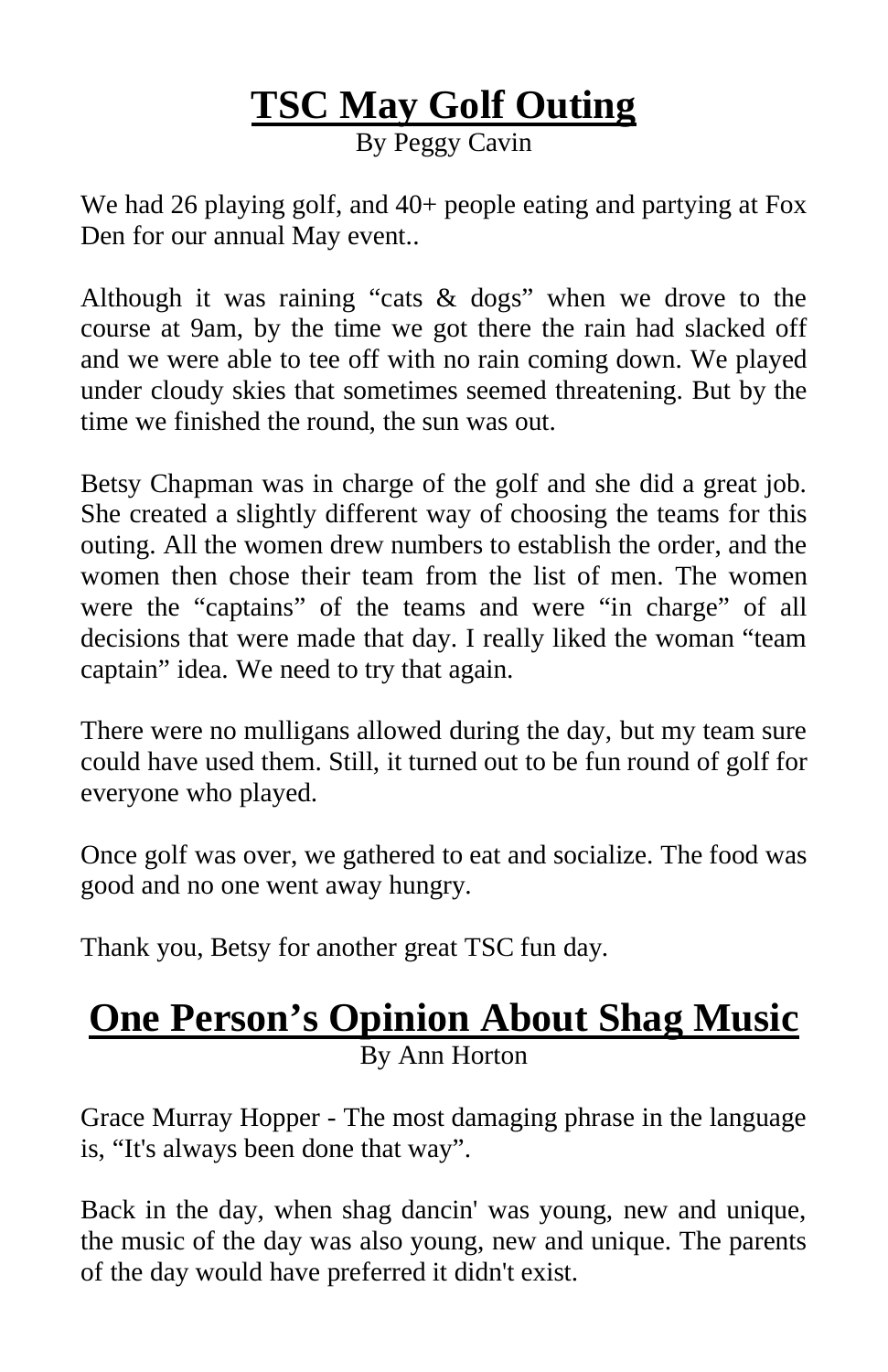What we still dance to today, our kids wish didn't exist. The teenagers of that day continue to dance, and dance beautifully! But the kids of today… maybe not so much.

We have a few "junior" shaggers who continue with the dance and the traditional music. But I fear if we don't allow the dance music to be updated as time goes on, the dance itself will phase out.

Whenever Jim and I are traveling in the car with the radio on a non-shag station, we generally find all kinds of music to which one could shag!

So, in the spirit of not going with "It's always been done that way", here are some songs I like:

Drive Time - M People Need You Now - Lady Antebellum I Can't Hold Out - Eric Clapton The Little Things - Colbie Caillat Bullseye - Peter White You Set My Heart on Fire - Helena Paparizou Heaven - Solo Unchain My Heart - Joe Cocker Twisted - Santana Calling - Geri Halliwell Come When I Call - John Mayer Hound Dog - James Taylor Live Close By, Visit Often - KT Oslin

I've heard most of these at various shag venues. I'm lucky enough to have gone to some of the parties around the shag world and even lived in Augusta, GA for about four months (what a great group of people) and I'm here to tell you, our shag world is not a homogenous mix.

Of course, I agree we need to continue with the traditional tunes. Where would be without them? However, I'm also in the camp that wants this dance to live on and on and on. So let us not fear updating our music options and shag into the night!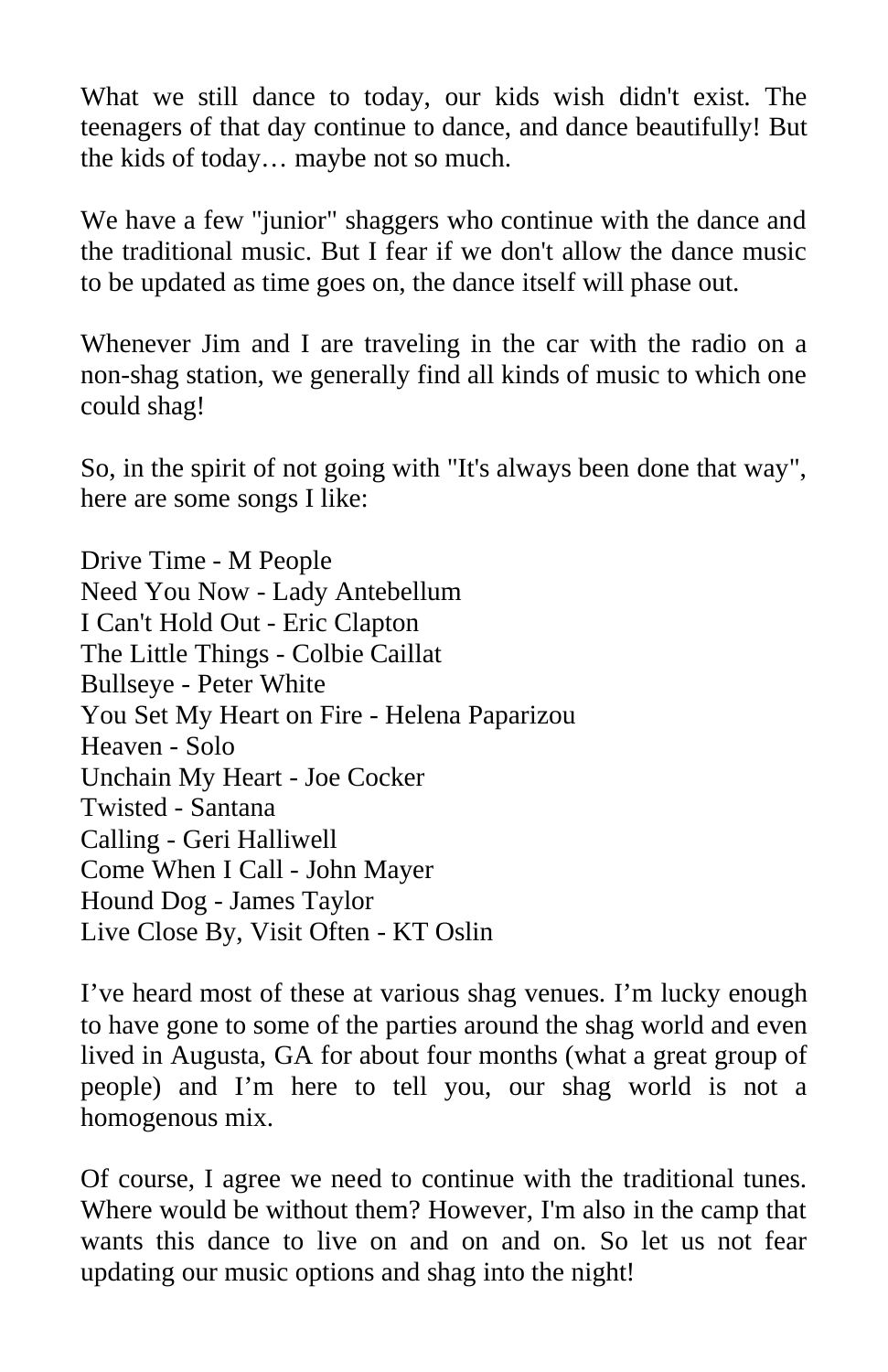#### PITTSBURGH AREA JITTERBUG CLUB'S ANNUAL

Conneaut Lake Beach Bash

August 7-8, 2010 at Conneaut Lake Park

Guest DJ's: Wilkie Whaley and Mike Rink And Conneaut Lake's Donnie the Doo Wop DJ Club DJ"S: DJ Bugger, Radio Rich, George Lambl, DJ Ron, Germany and Uncle Billy Stettmier

**Party Hours** 

Friday 4pm-1am

Saturday Dance Workshops 10am-4pm, with special quest Denise Tunno Dancing 4pm-1am

Our Party gives you a TREMENDOUS VALUE for \$60.00

FREE Hor d'ourves Friday 5:30 - 7:00

FREE Lunch Saturday 12:00 - 1:00

FREE Buffet Dinner Sat. 6:30 - 8:00

NO FOOD OR DRINKS ALLOWED TO BE BROUGHT INTO DOCKSIDE BALLROOM!

Where to Stay

Hotel Conneaut 814-382-5115

40 rooms with a/c & internet wireless

Note: You must mention the PAJC Conneaut Lake Beach Bash when calling to make your reservations. Check www.clpconneaut.com for room rates

For Information and directions, visit www.pittsburghareajitterbuaclub.com or Email us at pajitterbuaclub@aol.com or call Sandy @ 412-551-0830 or Pete @ 724-668-7383

We are pleased to announce The PAJC Party Patron for \$20.00 a business card size ad or for \$2.00 your name will appear in the Connecut Lake Beach Bash Brochure and a portion of your Patron money will go to the Conneaut Institute and be designated for Conneaut Lake Park preservation.

Tickets are \$60.00 if postmarked before June 15th. Then \$70,00 often Evening Dance Tickets after 8pm Friday and/or Saturday for \$15.00 each night

#### PLEASE PRINT

Names

Address:

City/State/Zip:

Club Affiliation:

Phone: -2010/07/07

Full Email Address:

Mail to PAJC, 1120 Cedar Blvd., Pittsburgh, PA 15228. Include a self-addressed stamped envelope or \$1,00 S&H. Limited number of tickets available. ORDER YOURS TODAY!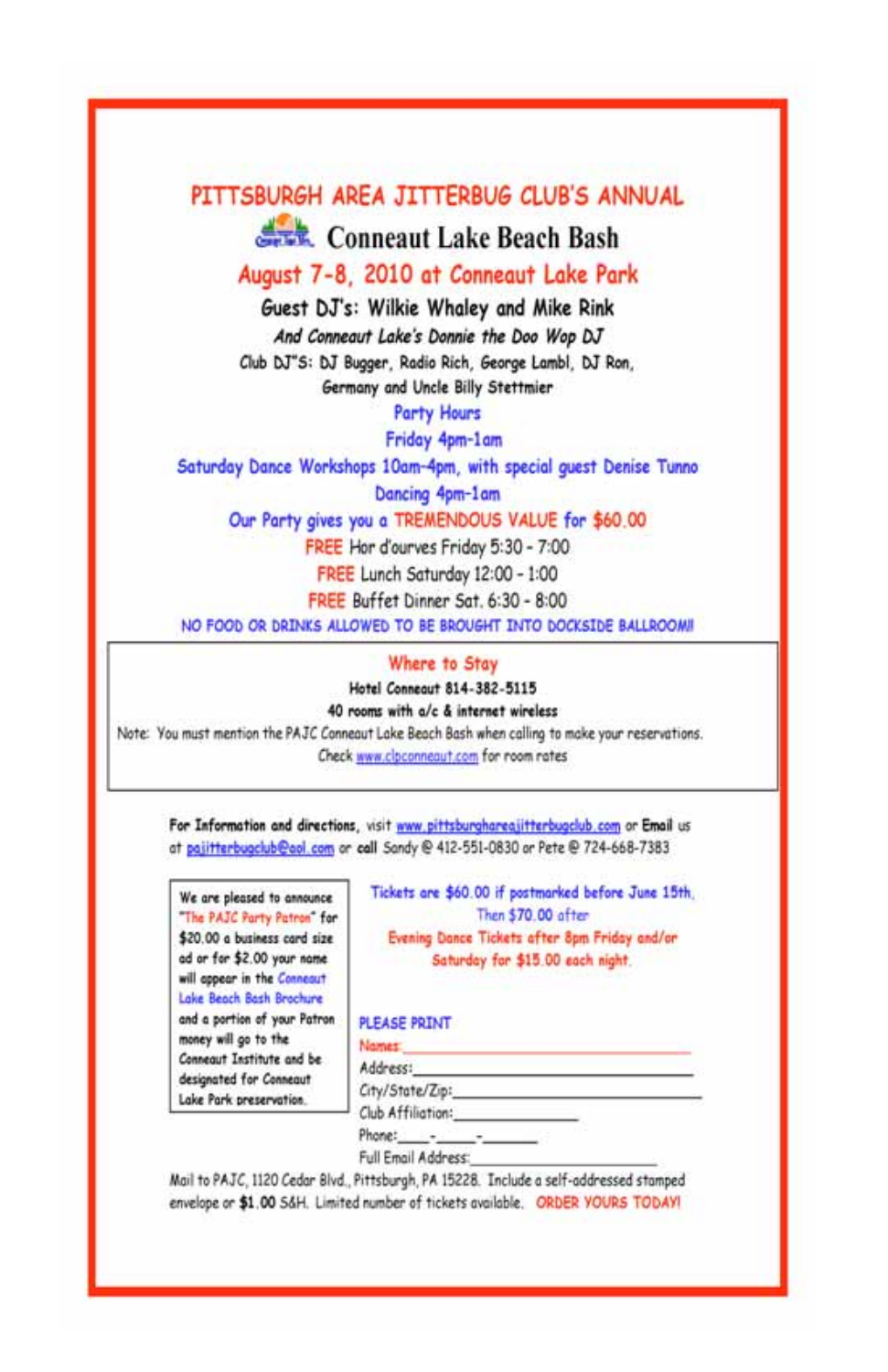

**Presents** 

5<sup>th</sup> Annual Junior Shag Camp A Warm-Up for Junior SOS

FREE **Nightly Shag Dance Classes** For Ages 10-21

July 6th & 7th 7PM-8PM **5818 Prosperity Church Rd, Charlotte** 

Classes will be taught by former **National Champions & Hall of Fame Dancers** 

**ONLINE REGISTRATION REQUIRED AT WWW.DANCEFEVERCHARLOTTE.COM**